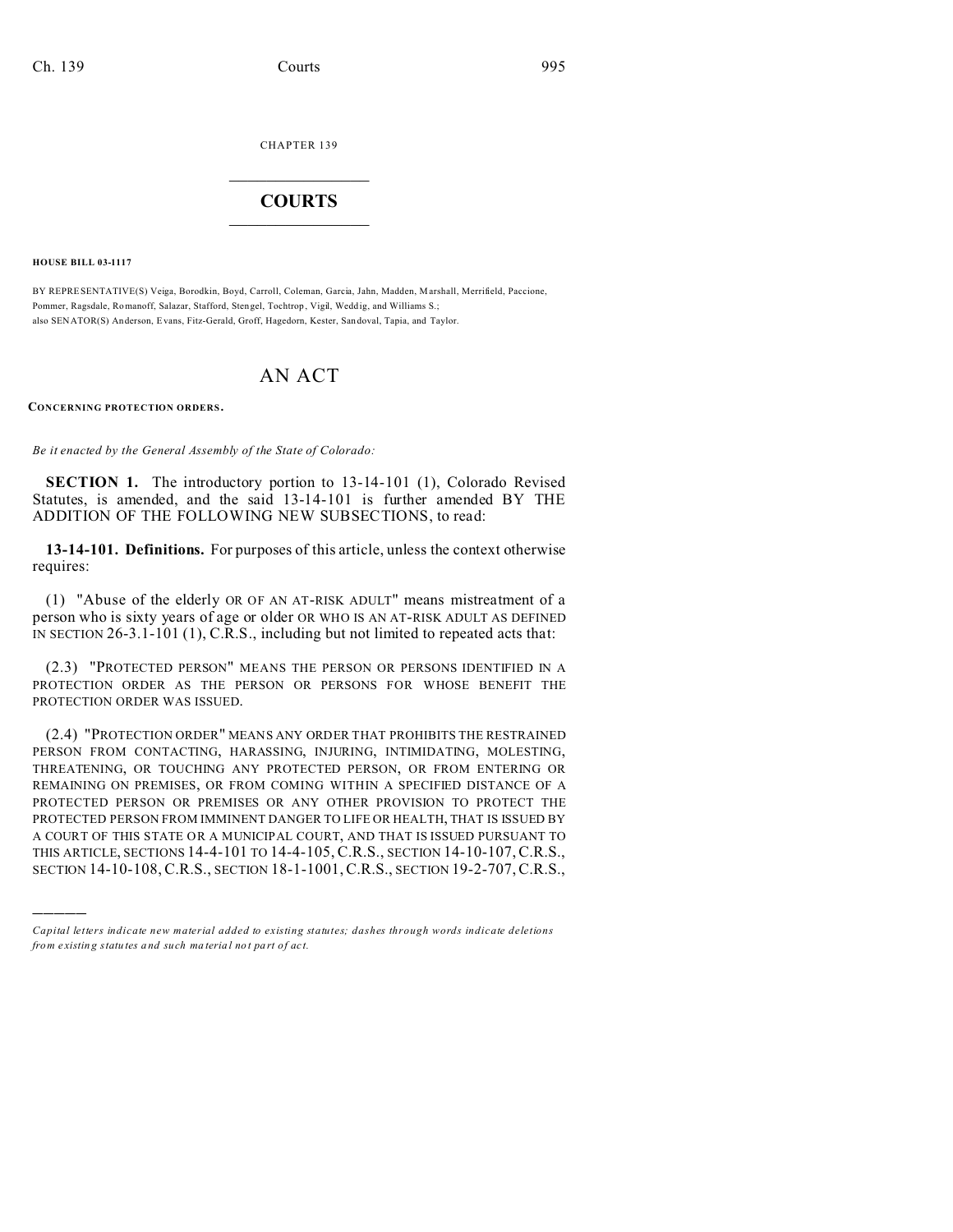SECTION 19-3-316, C.R.S., SECTION 19-4-111, C.R.S., OR RULE 365 OF THE COLORADO RULES OF COUNTY COURT CIVIL PROCEDURE, AN ORDER ISSUED AS PART OF THE PROCEEDINGS CONCERNING A CRIMINAL MUNICIPAL ORDINANCE VIOLATION, OR ANY OTHER ORDER OF A COURT THAT PROHIBITS A PERSON FROM CONTACTING, HARASSING, INJURING, INTIMIDATING, MOLESTING, THREATENING, OR TOUCHING ANY PERSON, OR FROM ENTERING OR REMAINING ON PREMISES, OR FROM COMING WITHIN A SPECIFIED DISTANCE OF A PROTECTED PERSON OR PREMISES. FOR PURPOSES OF THIS ARTICLE ONLY, "PROTECTIONORDER" INCLUDES ANY ORDER THAT AMENDS, MODIFIES, SUPPLEMENTS, OR SUPERSEDES THE INITIAL PROTECTION ORDER. "PROTECTION ORDER" ALSO INCLUDES ANY RESTRAINING ORDER ENTERED PRIOR TO JULY 1, 2003, AND ANY FOREIGN PROTECTION ORDER AS DEFINED IN SECTION 18-6-803.8, C.R.S.

(2.8) "RESTRAINED PERSON" MEANS A PERSON IDENTIFIED IN A PROTECTION ORDER AS A PERSON PROHIBITED FROM DOING A SPECIFIED ACT OR ACTS.

**SECTION 2.** The introductory portion to 13-14-102 (1), 13-14-102 (1) (c), (2), (3), (4), (5), (6), (7), (8), (9), (12), (13), and (14), the introductory portion to 13-14-102 (15), and 13-14-102 (17.5), (18), and (21), Colorado Revised Statutes, are amended to read:

**13-14-102. Civil protection orders.** (1) Any municipal court of record, if authorized by the municipal governing body, any county court, and any district court shall have original concurrent jurisdiction to issue a temporary or permanent civil restraining PROTECTION order against an adult or against a juvenile who is ten years of age or older for any of the following purposes:

(c) To prevent emotional abuse of the elderly OR OF AN AT-RISK ADULT;

(2) Any civil restraining PROTECTION order issued pursuant to this section shall be issued using the standardized set of forms developed by the state court administrator pursuant to section 13-1-136.

(3) A motion for a temporary civil restraining PROTECTION order shall be set for hearing, which hearing may be ex parte, at the earliest possible time and shall take precedence over all matters, except those matters of the same character that have been on the court docket for a longer period of time. The court shall hear all such motions as expeditiously as possible.

(4) (a) A temporary civil restraining PROTECTION order may be issued if the issuing judge or magistrate finds that an imminent danger exists to the person or persons seeking protection under the civil restraining PROTECTION order. In determining whether an imminent danger exists to the life or health of one or more persons, the court shall consider when the most recent incident of abuse or threat of harm occurred as well as all other relevant evidence concerning the safety and protection of the persons seeking the restraining PROTECTION order. However, the court shall not deny a petitioner the relief requested solely because of a lapse of time between an act of abuse or threat of harm and filing of the petition for a restraining PROTECTION order.

(b) If the judge or magistrate finds that an imminent danger exists to the employees of a business entity, he or she may issue a civil restraining PROTECTION order in the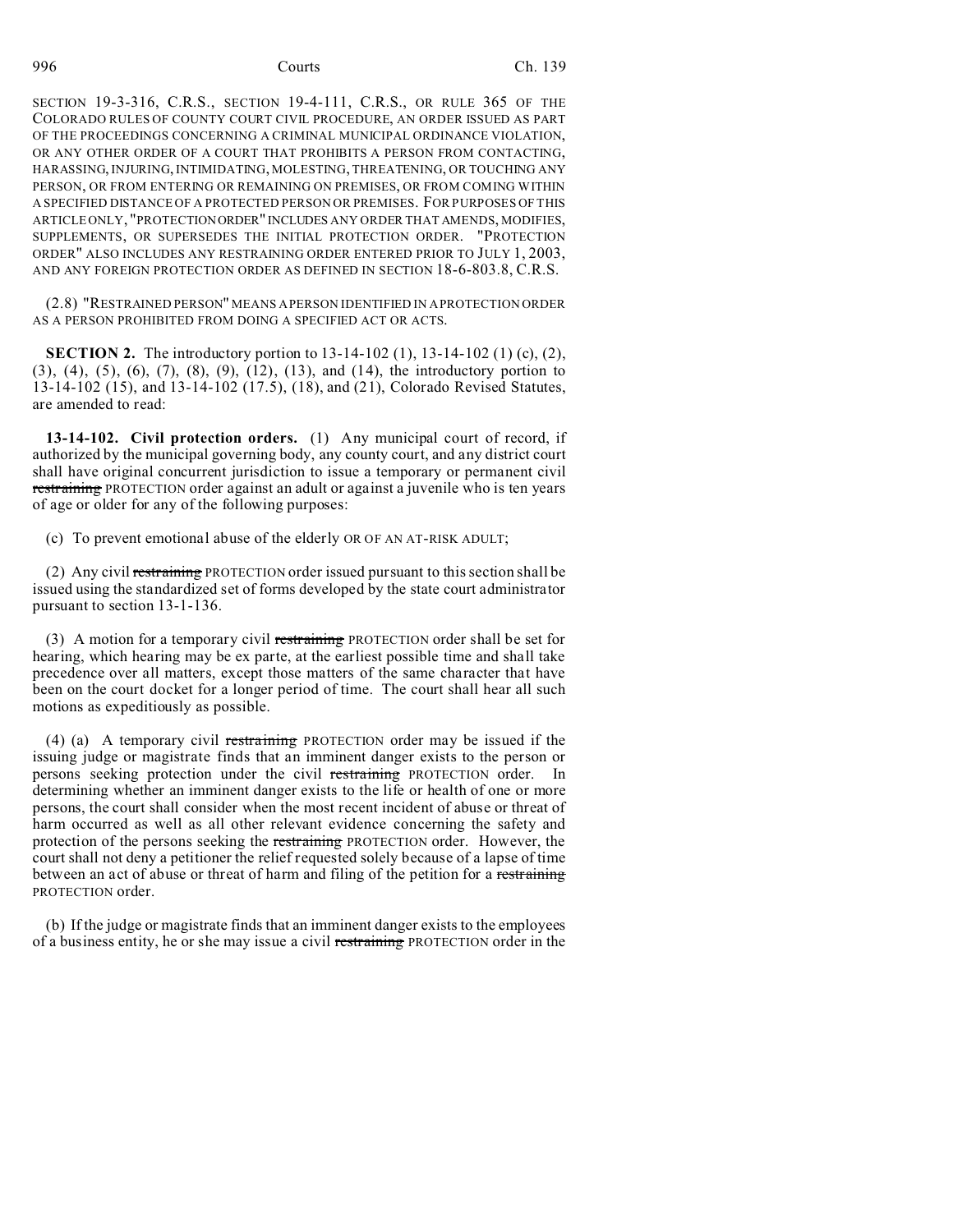name of the business for the protection of the employees. An employer shall not be liable for failing to obtain a civil restraining PROTECTION order in the name of the business for the protection of the employees and patrons.

(5) Upon the filing of a complaint duly verified, alleging that the defendant has committed acts that would constitute grounds for a civil restraining PROTECTION order, any judge or magistrate, after hearing the evidence and being fully satisfied therein that sufficient cause exists, may issue a temporary civil restraining PROTECTION order to prevent the actions complained of and a citation directed to the defendant commanding the defendant to appear before the court at a specific time and date and to show cause, if any, why said temporary civil restraining PROTECTION order should not be made permanent; except that, if the temporary restraining PROTECTION order is issued by the district court in connection with an action filed under the "Uniform Dissolution of Marriage Act", article 10 of title 14, C.R.S., or by the juvenile court under the "Uniform Parentage Act", article 4 of title 19, C.R.S., the court may dispense with the issuance of a citation and require that the temporary restraining PROTECTION order remain in effect until revoked, modified, or terminated as provided in section 14-10-108, C.R.S. In addition, the court may order any other relief that the court deems appropriate. Complaints may be filed by persons seeking protection for themselves or for others as provided in section 26-3.1-102 (1) (b) and (1) (c), C.R.S. If the defendant fails to appear before the court for the show cause hearing at the time and on the date identified in the citation issued by the court and the court finds that the defendant was properly served with the temporary restraining PROTECTION order and such citation, it shall not be necessary to re-serve the defendant to make the restraining PROTECTION order permanent.

(6) A copy of the complaint together with a copy of the temporary civil restraining PROTECTION order and a copy of the citation shall be served upon the defendant and upon the person to be protected, if the complaint was filed by another person, in accordance with the rules for service of process as provided in rule 304 of the rules of county court civil procedure or rule 4 of the Colorado rules of civil procedure. The citation shall inform the defendant that, if the defendant fails to appear in court in accordance with the terms of the citation, a bench warrant may be issued for the arrest of the defendant and the temporary restraining PROTECTION order previously entered by the court shall be made permanent without further notice or service upon the defendant.

(7) The return date of the citation shall be set not more than fourteen days after the issuance of the temporary civil restraining PROTECTION order and citation. If the petitioner is unable to serve the defendant in that period, the court shall extend the temporary restraining PROTECTION order previously issued, continue the show of cause hearing, and issue an alias citation stating the date and time to which the hearing is continued. The petitioner may thereafter request additional continuances as needed if the petitioner has still been unable to serve the defendant.

(8) (a) Any person against whom a temporary restraining PROTECTION order is issued pursuant to this section, which temporary restraining PROTECTION order excludes such person from a shared residence, shall be permitted to return to such shared residence one time to obtain sufficient undisputed personal effects as are necessary for such person to maintain a normal standard of living during any period prior to a hearing concerning such order. Such person against whom a temporary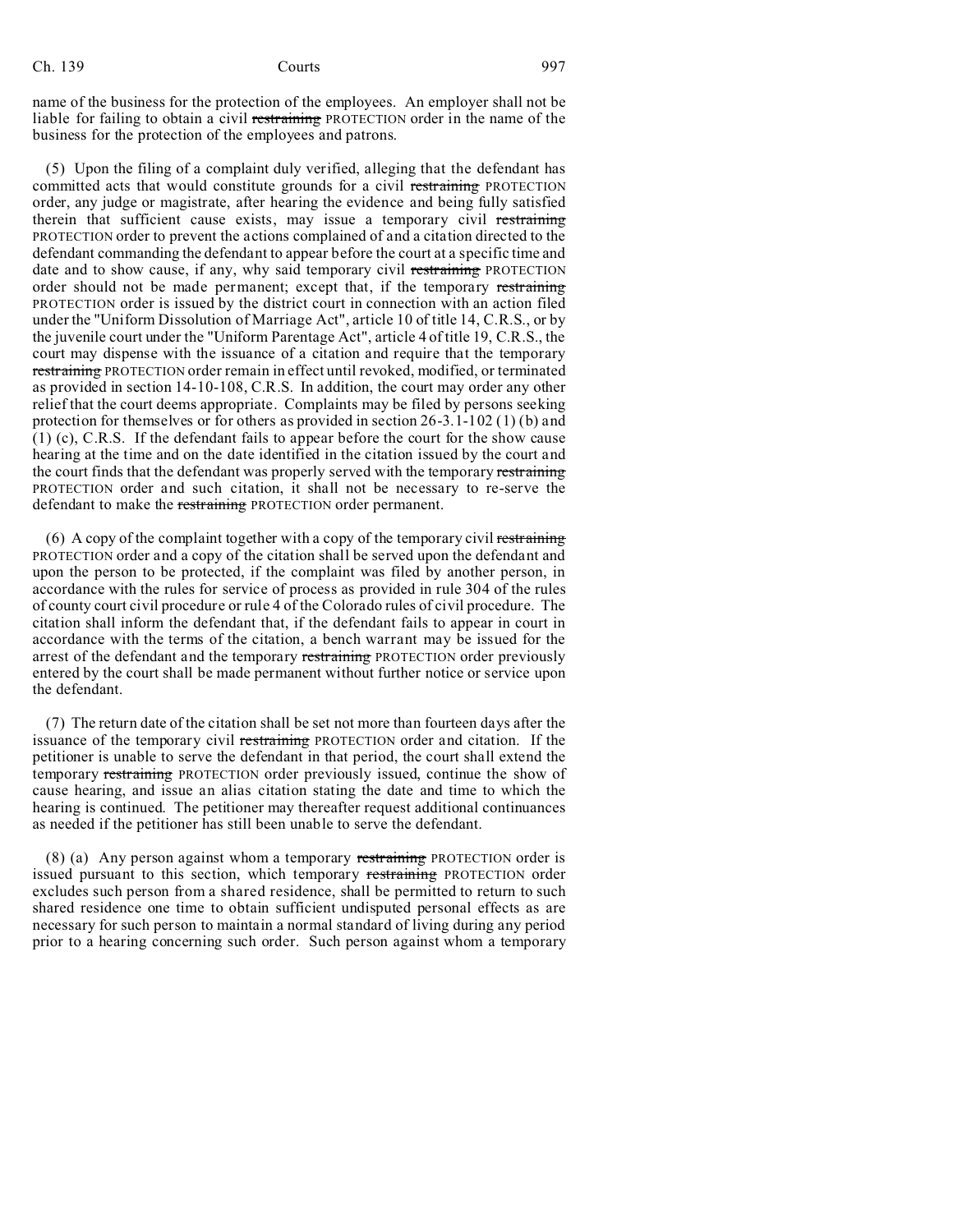restraining PROTECTION order is issued shall be permitted to return to such shared residence only if such person is accompanied at all times while the person is at or in such shared residence by a peace officer.

(b) When any person is served with notice of a temporary restraining PROTECTION order issued against such person excluding such person from a shared residence, such notice shall contain a notification in writing to such person of such person's ability to return to such shared residence pursuant to paragraph (a) of this subsection (8). Such written notification shall be in bold print and conspicuously placed in such temporary restraining PROTECTION order. No judge, magistrate, or other judicial officer shall issue a temporary restraining PROTECTION order that does not comply with this subsection (8).

(c) Any person against whom a temporary restraining PROTECTION order is issued pursuant to this section, which temporary restraining PROTECTION order excludes such person from a shared residence, shall be entitled to avail himself or herself of the forcible entry and detainer remedies available pursuant to article 40 of this title. However, such person shall not be entitled to return to the residence until such time as a valid writ of restitution is executed, filed with the court issuing the restraining PROTECTION order, and the restraining PROTECTION order is modified accordingly. A landlord whose lessee has been excluded from a residence pursuant to the terms of a restraining PROTECTION order is also entitled to avail himself or herself of the remedies available pursuant to article 40 of this title.

(9) (a) On the return date of the citation, or on the day to which the hearing has been continued, the judge or magistrate shall examine the record and the evidence. If upon such examination the judge or magistrate is of the opinion that the defendant has committed acts constituting grounds for issuance of a civil restraining PROTECTION order and that unless restrained will continue to commit such acts, the judge or magistrate shall order the temporary civil restraining PROTECTION order to be made permanent or order a permanent civil restraining PROTECTION order with different provisions from the temporary civil restraining PROTECTION order. The judge or magistrate shall inform said defendant that a violation of the civil restraining PROTECTION order shall constitute a criminal offense pursuant to section 18-6-803.5, C.R.S., or shall constitute contempt of court and subject the defendant to such punishment as may be provided by law. If the defendant fails to appear at the return date and the petition is for a restraining PROTECTION order to prevent domestic abuse, the court shall order the terms of the temporary restraining PROTECTION order to be made permanent without further notice or service upon the defendant.

(b) Notwithstanding the provisions of paragraph (a) of this subsection (9), the judge or magistrate, after examining the record and the evidence, for good cause shown may continue the temporary restraining PROTECTION order and the show cause hearing to a date certain not to exceed one hundred twenty days after the date of the hearing if he or she determines such continuance would be in the best interests of the parties and if both parties are present at the hearing and agree to the continuance. In addition, each party may request one continuance for a period not to exceed fourteen days which the judge or magistrate, after examining the record and the evidence, may grant upon a finding of good cause. The judge or magistrate shall inform the defendant that a violation of the temporary civil restraining PROTECTION order shall constitute a criminal offense pursuant to section 18-6-803.5, C.R.S., or shall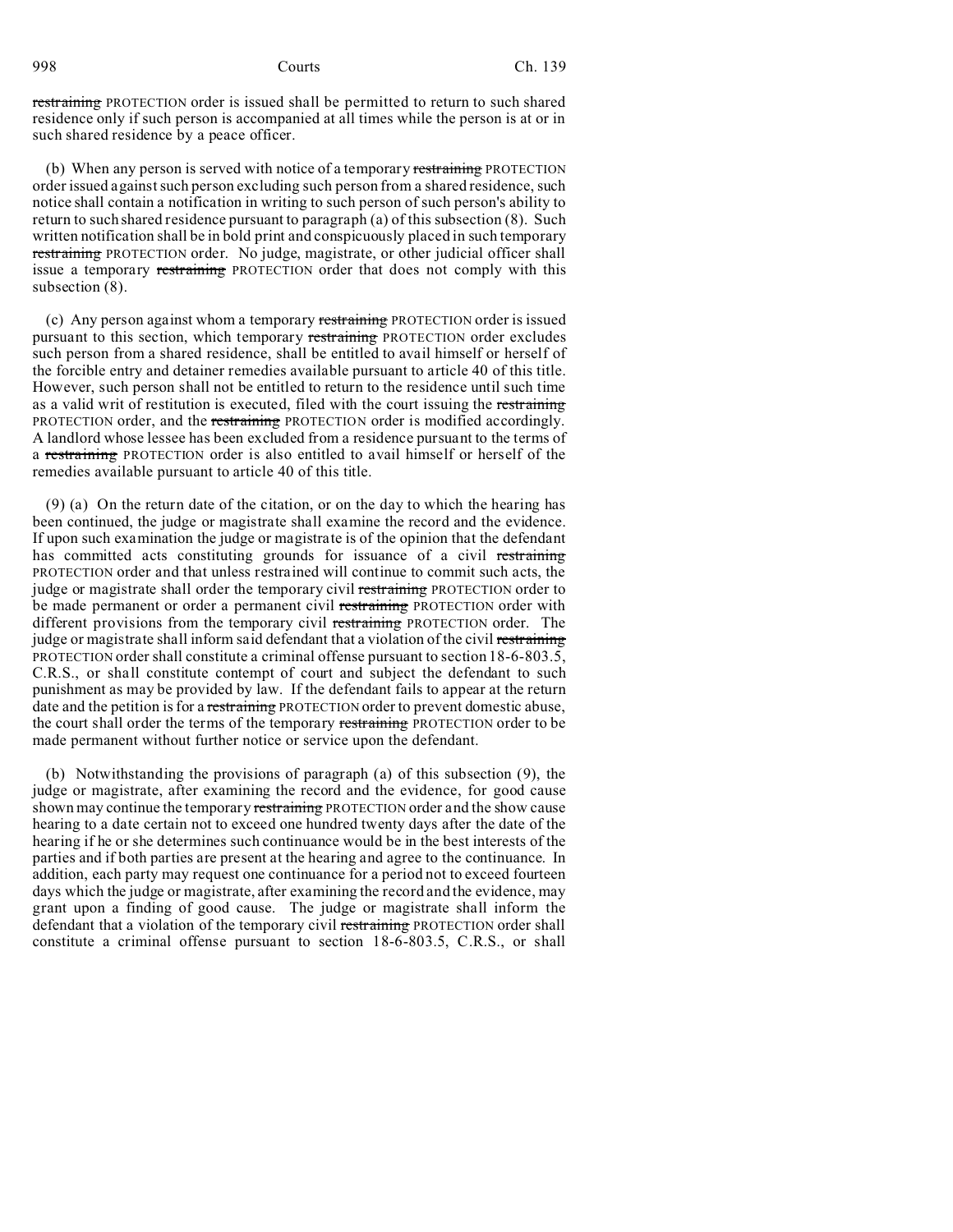Ch. 139 **Courts** 999

constitute contempt of court and subject the defendant to such punishment as may be provided by law.

(12) The duties of peace officers enforcing the civil restraining PROTECTION order shall be in accordance with section 18-6-803.5, C.R.S., and any rules adopted by the Colorado supreme court pursuant to said section.

(13) A person failing to comply with any order of the court issued pursuant to this section shall be found in contempt of court or may be prosecuted for violation of a civil restraining PROTECTION order pursuant to section 18-6-803.5, C.R.S.

(14) At the time a civil restraining PROTECTION order is requested, the court shall inquire about, and the requesting party and such party's attorney shall have an independent duty to disclose, any knowledge such party and such party's attorney may have concerning the existence of any prior restraining PROTECTION orders of any court addressing in whole or in part the subject matter of the requested civil restraining PROTECTION order.

(15) A municipal court of record that is authorized by its municipal governing body to issue restraining PROTECTION orders and any county court, in connection with issuing a civil restraining PROTECTION order, shall have original concurrent jurisdiction with the district court to issue such additional orders as the municipal or county court deems necessary for the protection of persons. Such additional orders may include, but are not limited to:

(17.5) (a) Nothing in this section shall preclude the protected party from applying to the court at any time for modification, including but not limited to a modification of the duration of the restraining A PROTECTION order, or dismissal of a temporary or permanent restraining PROTECTION order issued pursuant to this section. The restrained party may apply to the court for modification, including but not limited to a modification of the duration of the restraining PROTECTION order, or dismissal of a permanent restraining PROTECTION order pursuant to this section. However, if a permanent restraining PROTECTION order has been issued or if a motion for modification or dismissal of a permanent restraining PROTECTION order has been filed by the restrained party, whether or not it was granted, no motion to modify or dismiss may be filed by the restrained party within four years after issuance of the permanent order or after disposition of the prior motion.

(b) (I) (A) Notwithstanding any provision of paragraph (a) of this subsection  $(17.5)$  to the contrary, after issuance of the permanent restraining PROTECTION order, if the restrained party is convicted of any misdemeanor other than the original misdemeanor that formed the basis for the issuance of the restraining PROTECTION order, the underlying factual basis of which has been found by a court on the record to include an act of domestic violence, as that term is defined in section 18-6-800.3 (1), C.R.S., or of any felony, then the restraining PROTECTION order shall remain permanent and shall not be MODIFIED OR dismissed by the court.

(B) NOTWITHSTANDING THE PROHIBITION IN SUB-SUBPARAGRAPH (A) OF THIS SUBPARAGRAPH (I), A PROTECTION ORDER MAY BE MODIFIED OR DISMISSED ON THE MOTION OF THE PROTECTED PERSON, OR THE PERSON'S ATTORNEY, PARENT OR LEGAL GUARDIAN IF A MINOR, OR CONSERVATOR OF LEGAL GUARDIAN IF ONE HAS BEEN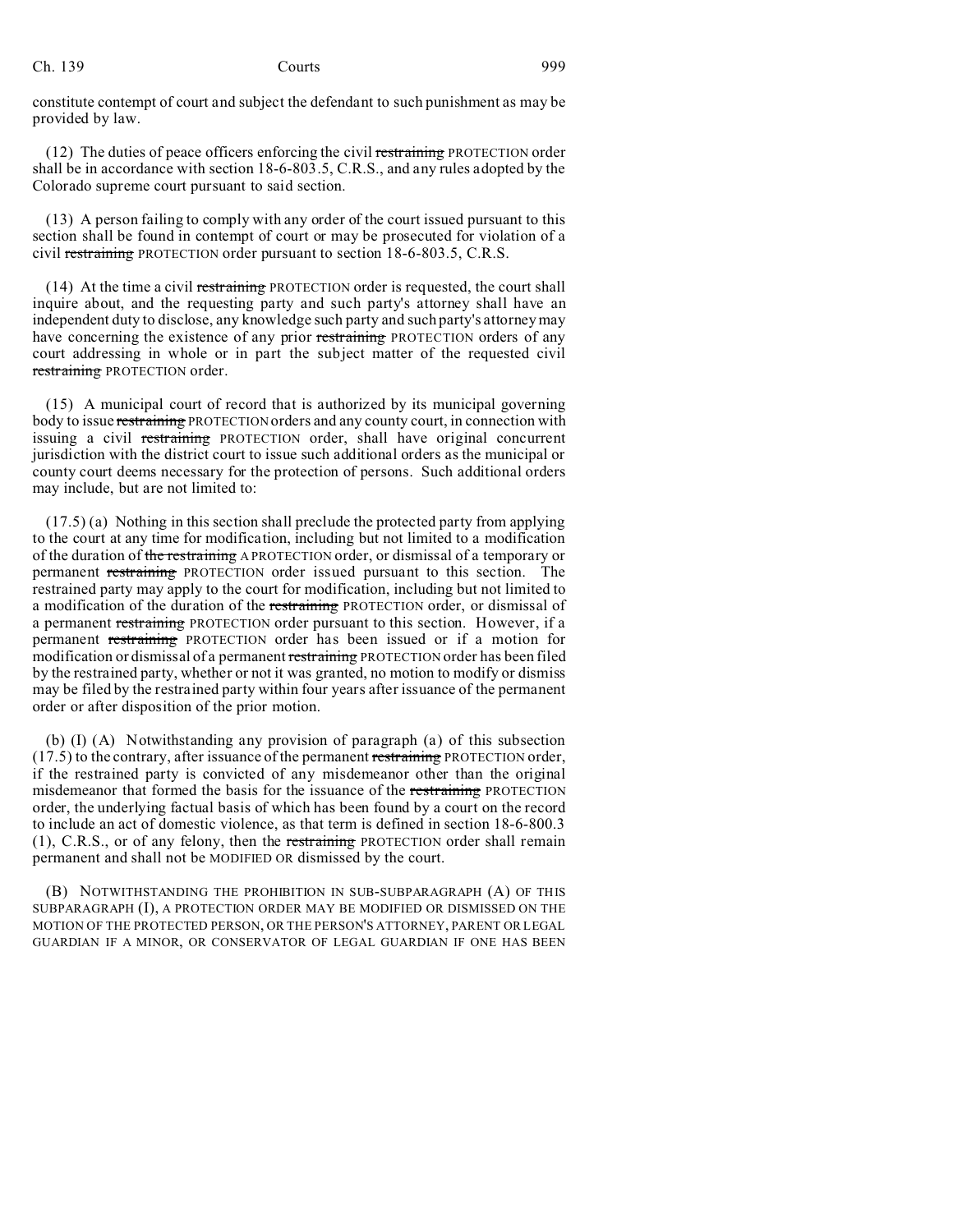APPOINTED; EXCEPT THAT THIS SUB-SUBPARAGRAPH (B) SHALL NOT APPLY IF THE PARENT, LEGAL GUARDIAN, OR CONSERVATOR IS THE RESTRAINED PERSON.

(II) Any motion to modify a restraining PROTECTION order filed by a restrained party pursuant to paragraph (a) of this subsection (17.5) shall be accompanied by the results from the Colorado bureau of investigation of a fingerprint-based criminal history record check. The fingerprint-based criminal history record check shall include arrests, conviction records, any criminal dispositions reflected in the Colorado bureau of investigation and federal bureau of investigation records concerning any felony record or any misdemeanor record, the underlying factual basis of which has been found by a court on the record to include an act of domestic violence, fingerprint processing by the federal bureau of investigation and the Colorado bureau of investigation, and a query of the restraining PROTECTION order registry. The moving RESTRAINED party shall be responsible for providing certified copies of any criminal dispositions that are not reflected in the Colorado bureau of investigation or federal bureau of investigation records and any other dispositions that are unknown. The moving RESTRAINED party shall be responsible for supplying fingerprints to the Colorado bureau of investigation and for obtaining the fingerprint-based criminal history record check. The moving RESTRAINED party shall also be responsible for the cost of the fingerprint-based criminal history record check.

(c) Except as otherwise provided in this section, the issuing court shall retain jurisdiction to enforce, modify, or dismiss a temporary or permanent restraining PROTECTION order.

(d) Any motion filed pursuant to paragraph (a) of this subsection (17.5) shall be heard by the court. The party moving for a modification or dismissal of a temporary or permanent restraining PROTECTION order pursuant to paragraph (a) of this subsection (17.5) shall affect personal service on the other party with a copy of the motion and notice of the hearing on the motion, as provided by rule 4 (e) of the Colorado rules of civil procedure. The moving party shall bear the burden of proof to show, by a preponderance of the evidence, that the modification is appropriate or that a dismissal is appropriate because the restraining PROTECTION order is no longer necessary. If the protected party has requested that his or her address be kept confidential, the court shall not disclose such information to the restrained party or any other person, except as otherwise authorized by law.

(e) In considering whether to modify or dismiss a restraining PROTECTION order issued pursuant to this section, the court shall consider all relevant factors, including but not limited to:

(I) Whether the restrained party has complied with the terms of the restraining PROTECTION order;

(II) Whether the restrained party has met the conditions associated with the restraining PROTECTION order, if any;

(III) Whether the restrained party has been ordered to participate in and complete a domestic violence treatment program provided by an entity approved pursuant to section  $16-11.8-103$  (4) (b) (III) (C), C.R.S., and whether the restrained party has completed the program;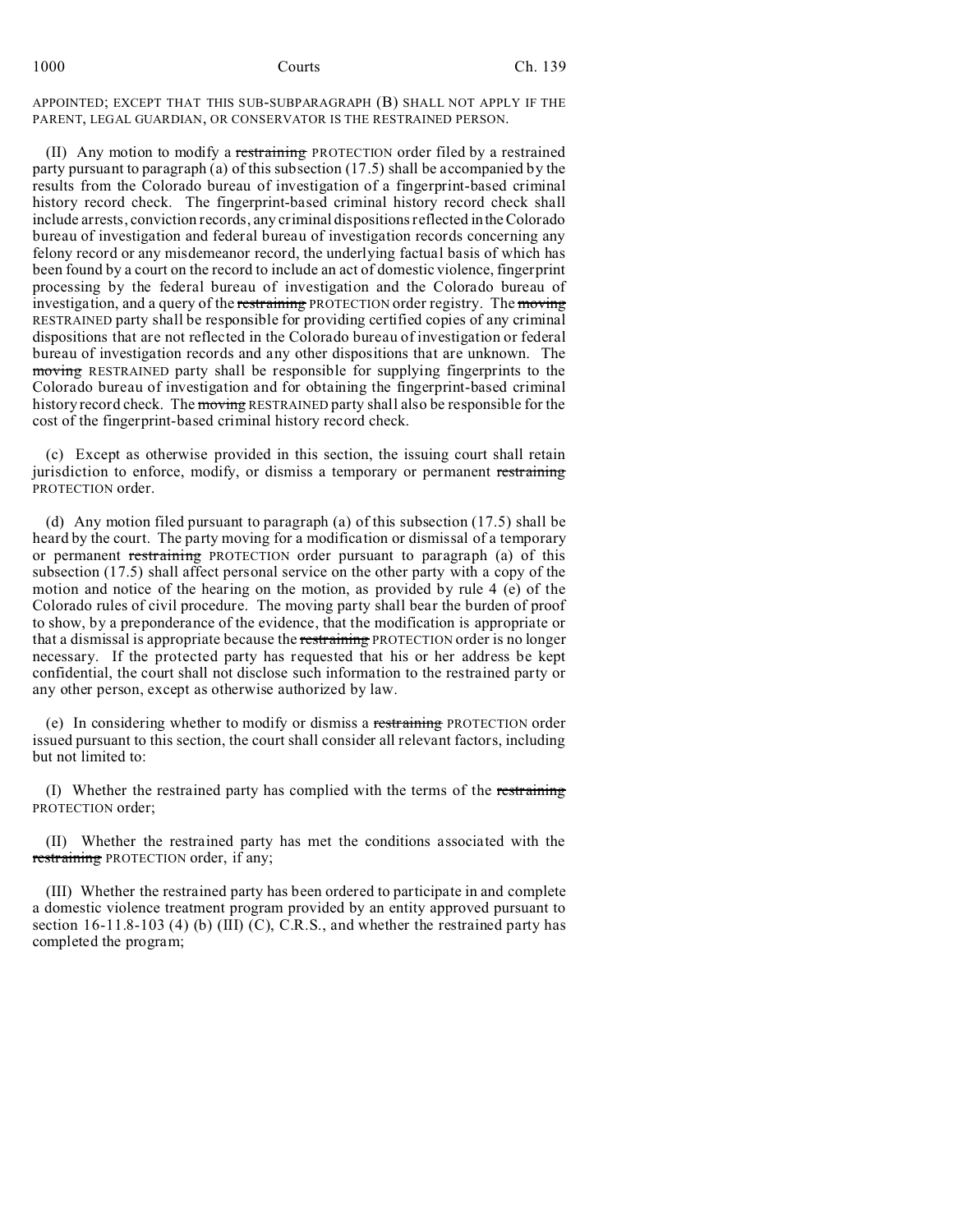(IV) Whether the restrained party has voluntarily participated in any domestic violence treatment program or other counseling addressing domestic violence or anger management issues;

(V) The time that has lapsed since the restraining PROTECTION order was issued;

(VI) When the last incident of abuse or threat of harm occurred or other relevant information concerning the safety and protection of the protected person;

(VII) Whether, since the issuance of the restraining PROTECTION order, the restrained person has been convicted of or pled guilty to a crime, the underlying factual basis of which has been found by a court on the record to include an act of domestic violence, as that term is defined in section 18-6-800.3 (1), C.R.S., other than the original offense, if any, that formed the basis for the issuance of the restraining PROTECTION order;

(VIII) Whether any other restraining orders or protective orders or protection orders have been subsequently issued against the restrained person pursuant to this section or any other law of this state or any other state; and

(IX) The circumstances of the parties, including the relative proximity of the parties' residences and work places and whether the parties have minor children together.

(18) A court shall not grant a mutual restraining PROTECTION order to prevent domestic abuse for the protection of opposing parties unless each party has met his or her burden of proof as described in subsection (4) of this section and the court makes separate and sufficient findings of fact to support the issuance of the mutual restraining PROTECTION order to prevent domestic abuse for the protection of opposing parties. No party may waive the requirements set forth in this subsection (18).

(21) (a) No THE COURT MAY ASSESS A filing fees may be assessed FEE against petitioners A PETITIONER seeking relief under this section; except that the court may NOT assess a filing fee against a petitioner, if the court determines the petitioner is not seeking the restraining PROTECTION order as a victim of domestic abuse as defined by section 13-14-101 (2); domestic violence as defined by section 18-6-800.3 (1), C.R.S.; stalking as defined by section  $18-9-111$ , C.R.S.; or sexual assault as defined by section 18-3-402, C.R.S., OR UNLAWFUL SEXUAL CONTACT AS DEFINED BY SECTION 18-3-404, C.R.S. Petitioners shall be provided the necessary number of certified copies at no cost.

(b) No fees for service of process may be assessed by a state agency or public agency against petitioners seeking relief under this section as a victim of conduct consistent with the following: Domestic abuse as defined by section 13-14-101 (2); domestic violence as defined by section 18-6-800.3 (1), C.R.S.; stalking as defined by section 18-9-111, C.R.S.;  $\sigma$ r sexual assault as defined by section 18-3-402, C.R.S.; OR UNLAWFUL SEXUAL CONTACT AS DEFINED BY SECTION 18-3-404, C.R.S.

(c) At the permanent restraining PROTECTION order hearing, the court may require the respondent to pay the filing fee and service-of-process fees, as established by the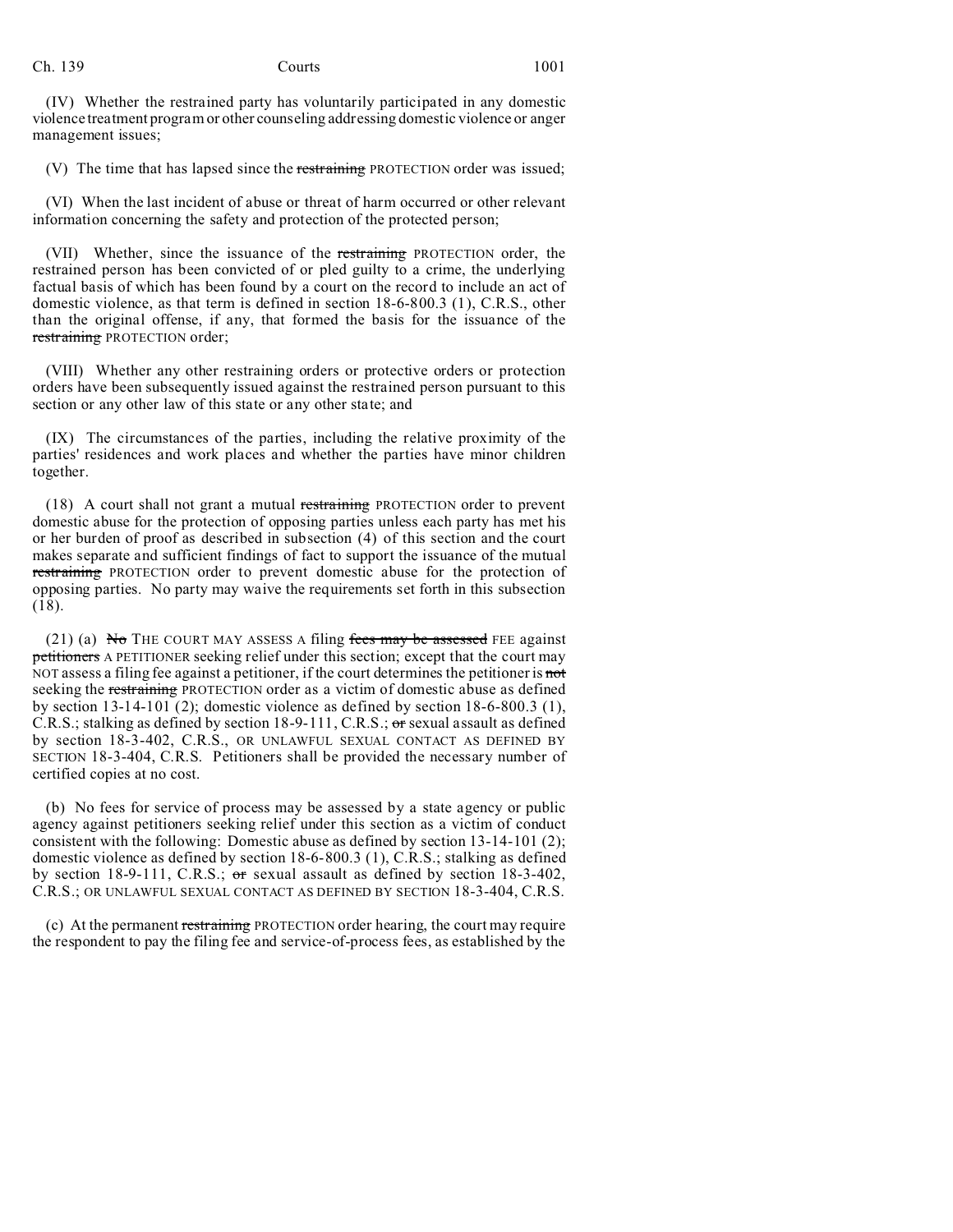| 1002 | Courts | Ch. 139 |
|------|--------|---------|
|      |        |         |

state agency, political subdivision, or public agency pursuant to a fee schedule, and to reimburse the petitioner for costs incurred in bringing the action.

**SECTION 3.** 13-1-136, Colorado Revised Statutes, is amended to read:

**13-1-136. Civil protection orders - single set of forms.** (1) The general assembly hereby finds that the statutes provide for the issuance of several types of civil restraining PROTECTION orders to protect the public, but that many of these restraining PROTECTION orders have many elements in common. The general assembly also finds that consolidating the various forms for issuing and verifying service of civil restraining PROTECTION orders and creating, to the extent possible, a standardized set of forms that will be applicable to the issuance and service of civil restraining PROTECTION orders will simplify the procedures for issuing these restraining PROTECTION orders and enhance the efficient use of the courts' and citizens' time and resources.

(2) On or before July 1,  $\frac{1999}{2003}$ , the state court administrator, pursuant to the rule-making authority of the Colorado supreme court, shall design and make available to the courts copies of a standardized set of forms that shall be used in the issuance and verification of service of civil restraining PROTECTION orders issued pursuant to article 14 of this title or section 14-10-108, C.R.S., or rule 365 of the Colorado rules of county court civil procedure. The state court administrator shall design the standardized set of forms in such a manner as to make the forms easy to understand and use and in such a manner as will facilitate and improve the procedure for requesting, issuing, and enforcing civil restraining PROTECTION orders.

(3) In developing the standardized set of forms for the issuance and verification of service of civil restraining PROTECTION orders pursuant to this section, the state court administrator shall work with representatives of municipal, county, and district court judges, law enforcement, a member of the Colorado bar association, and representatives of other interested groups.

**SECTION 4.** 18-1-1001 (1) and (2), the introductory portion to 18-1-1001 (3), and 18-1-1001 (4), (5), and (6), Colorado Revised Statutes, are amended to read:

**18-1-1001. Protection order against defendant.** (1) There is hereby created a mandatory restraining PROTECTION order against any person charged with a violation of any of the provisions of this title, which order shall remain in effect from the time that the person is advised of his or her rights at arraignment or the person's first appearance before the court and informed of such order until final disposition of the action. Such order shall restrain the person charged from harassing, molesting, intimidating, retaliating against, or tampering with any witness to or victim of the acts charged. The restraining PROTECTION order issued pursuant to this section shall be on a standardized form prescribed by the judicial department and a copy shall be provided to the protected parties.

(2) At the time of arraignment or the person's first appearance before the court, the court shall inform the defendant of the restraining PROTECTION order effective pursuant to this section and shall inform the defendant that a violation of such order is punishable by contempt.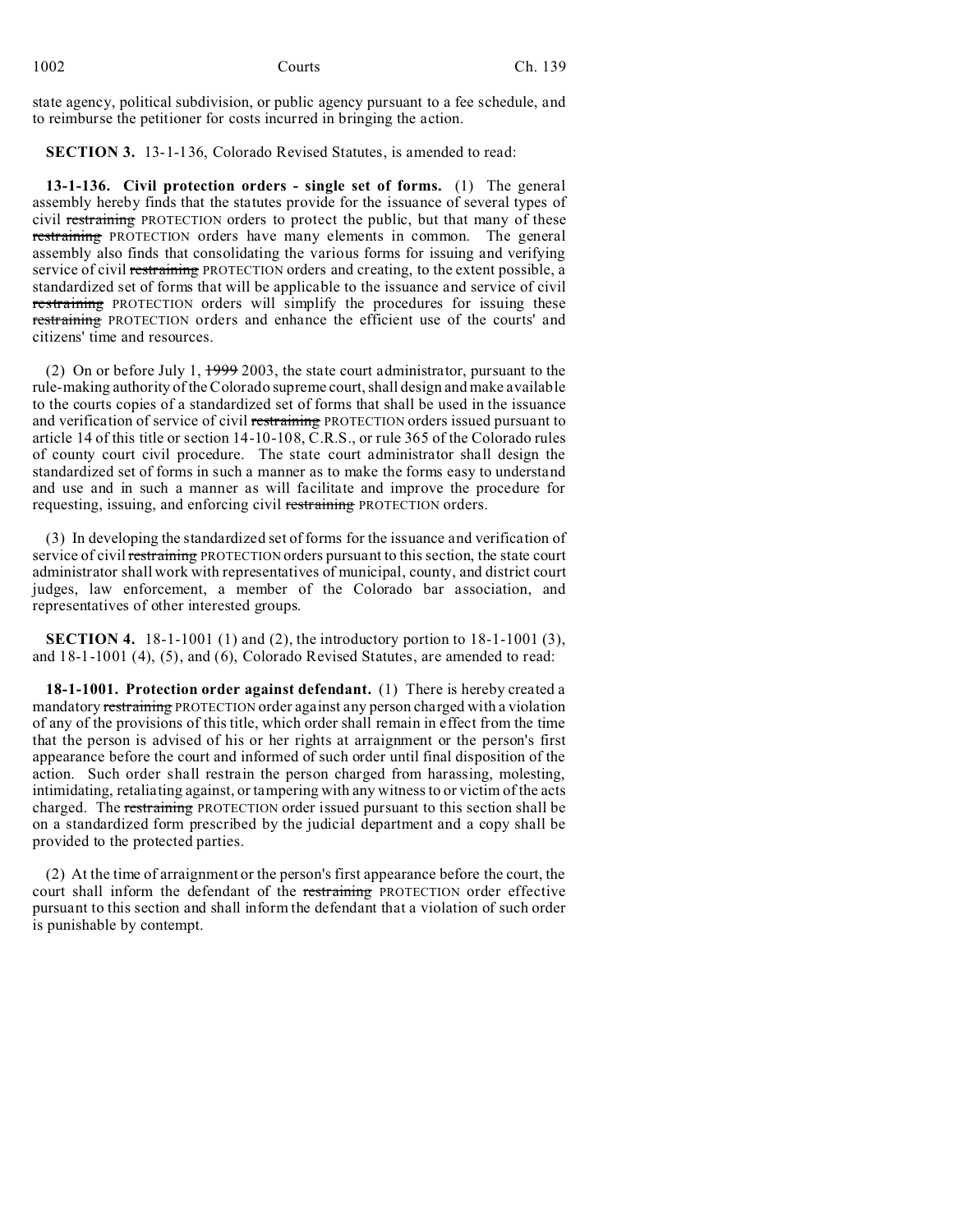(3) Nothing in this section shall preclude the defendant from applying to the court at any time for modification or dismissal of the restraining PROTECTION order issued pursuant to this section or the district attorney from applying to the court at any time for further orders, additional provisions under the restraining PROTECTION order, or modification or dismissal of the same. The trial court shall retain jurisdiction to enforce, modify, or dismiss the restraining PROTECTION order until final disposition of the action. Upon motion of the district attorney, or on the court's motion to protect the alleged victim, the court may, in cases involving domestic violence as defined in section 18-6-800.3 (1), enter any of the following further orders against the defendant:

(4) Any person failing to comply with a restraining PROTECTION order issued pursuant to this section commits the crime of violation of a restraining PROTECTION order and may be punished as provided in section 18-6-803.5.

(5) Before a defendant is released on bail pursuant to article 4 of title 16, C.R.S., the court shall, in cases involving domestic violence as defined in section 18-6-800.3 (1), state the terms of the restraining PROTECTION order issued pursuant to this section, including any additional provisions added pursuant to subsection (3) of this section, to the defendant on the record and the court shall further require the defendant to acknowledge the restraining PROTECTION order as a condition of any bond for the release of the defendant. The prosecuting attorney shall, in such domestic violence cases, notify the alleged victim, the complainant, and the protected person of the order if such persons are not present at the time the restraining PROTECTION order is issued.

(6) The defendant or, in cases involving domestic violence as defined in section 18-6-800.3 (1), the prosecuting attorney may request a hearing before the court to modify the terms of a restraining PROTECTION order issued pursuant to the section. Upon such a request, the court shall set a hearing and the prosecuting attorney shall send notice of the hearing to the defendant and the alleged victim. At the hearing the court shall review the terms of the restraining PROTECTION order and any further orders entered and shall consider the modifications, if any, requested by the defendant or the prosecuting attorney.

**SECTION 5.** 18-1-1001 (8), Colorado Revised Statutes, is amended BY THE ADDITION OF A NEW PARAGRAPH to read:

**18-1-1001. Protection order against defendant.** (8) For purposes of this section:

(a.5) "PROTECTION ORDER" SHALL INCLUDE A RESTRAINING ORDER ENTERED PURSUANT TO THIS SECTION PRIOR TO JULY 1, 2003.

**SECTION 6.** 18-6-803.5, Colorado Revised Statutes, is amended to read:

**18-6-803.5. Crime of violation of a protection order - penalty - peace officers' duties.** (1) A person commits the crime of violation of a restraining PROTECTION order if such person contacts, harasses, injures, intimidates, molests, threatens, or touches any protected person or enters or remains on premises or comes within a specified distance of a protected person or premises or violates any other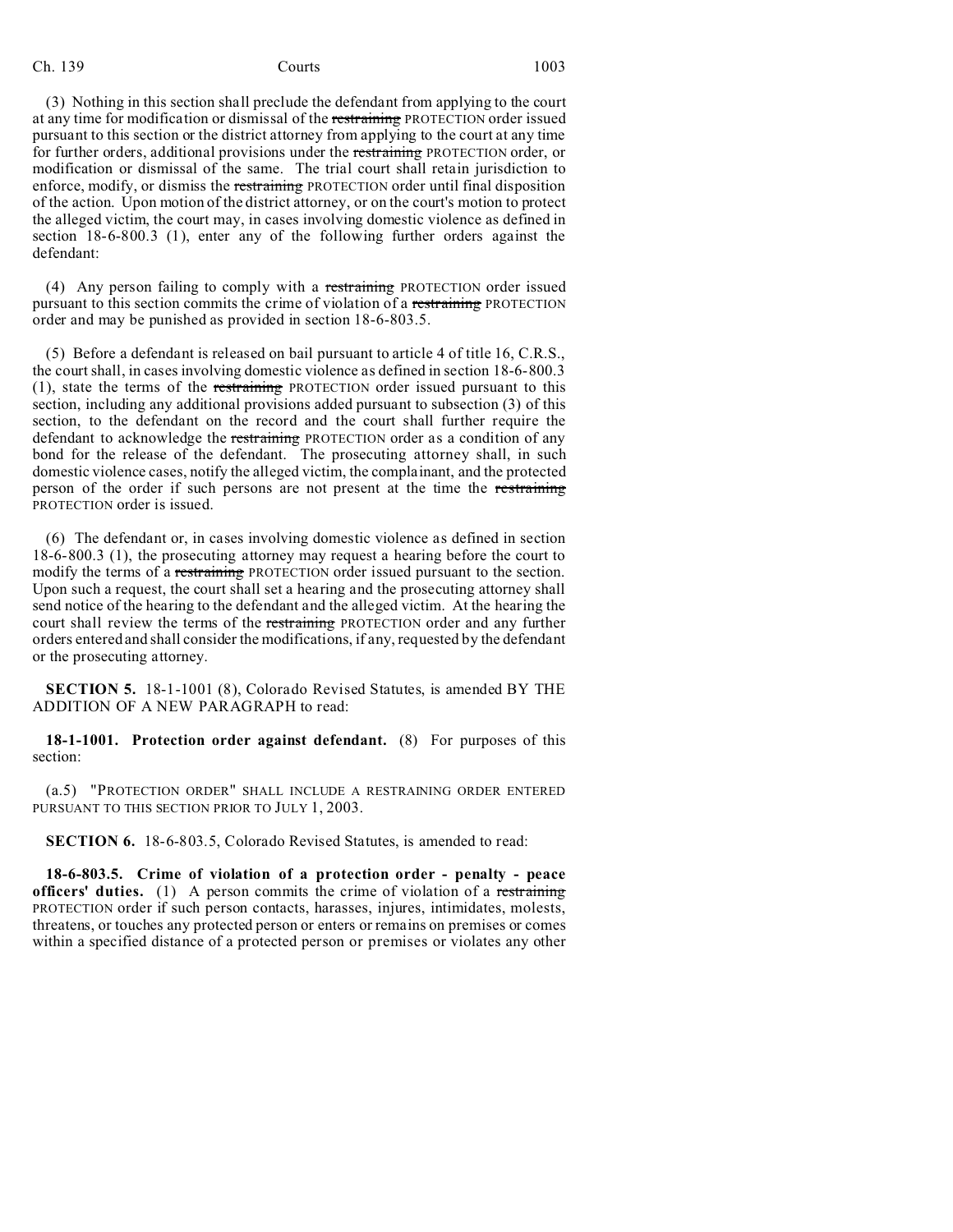provision of a restraining PROTECTION order to protect the protected person from imminent danger to life or health, and such conduct is prohibited by a restraining PROTECTION order, after such person has been personally served with any such order or otherwise has acquired from the court actual knowledge of the contents of any such order.

(1.5) As used in this section:

(a) "Protected person" means the person or persons identified in the restraining PROTECTION order as the person or persons for whose benefit the restraining PROTECTION order was issued.

(a.5) "PROTECTION ORDER" MEANS ANY ORDER THAT PROHIBITS THE RESTRAINED PERSON FROM CONTACTING, HARASSING, INJURING, INTIMIDATING, MOLESTING, THREATENING, OR TOUCHING ANY PROTECTED PERSON, OR FROM ENTERING OR REMAINING ON PREMISES, OR FROM COMING WITHIN A SPECIFIED DISTANCE OF A PROTECTED PERSON OR PREMISES OR ANY OTHER PROVISION TO PROTECT THE PROTECTED PERSON FROM IMMINENT DANGER TO LIFE OR HEALTH, THAT IS ISSUED BY A COURT OF THIS STATE OR A MUNICIPAL COURT, AND THAT IS ISSUED PURSUANT TO ARTICLE 14 OF TITLE 13, C.R.S., SECTIONS 14-4-101 TO 14-4-105, C.R.S., SECTION 14-10-107, C.R.S., SECTION 14-10-108, C.R.S., SECTION 18-1-1001, SECTION 19-2-707,C.R.S., SECTION19-3-316,C.R.S., SECTION 19-4-111,C.R.S., OR RULE 365 OF THE COLORADO RULES OF COUNTY COURT CIVIL PROCEDURE, AN ORDER ISSUED AS PART OF THE PROCEEDINGS CONCERNING A CRIMINAL MUNICIPAL ORDINANCE VIOLATION, OR ANY OTHER ORDER OF A COURT THAT PROHIBITS A PERSON FROM CONTACTING, HARASSING, INJURING, INTIMIDATING, MOLESTING, THREATENING, OR TOUCHING ANY PERSON, OR FROM ENTERING OR REMAINING ON PREMISES, OR FROM COMING WITHIN A SPECIFIED DISTANCE OF A PROTECTED PERSON OR PREMISES. FOR PURPOSES OF THIS SECTION ONLY, "PROTECTION ORDER" INCLUDES ANY ORDER THAT AMENDS, MODIFIES, SUPPLEMENTS, OR SUPERSEDES THE INITIAL PROTECTION ORDER. "PROTECTION ORDER" ALSO INCLUDES ANY RESTRAINING ORDER ENTERED PRIOR TO JULY 1, 2003, AND ANY FOREIGN PROTECTION ORDER AS DEFINED IN SECTION 18-6-803.8.

(b) "Registry" means the computerized information system created in section 18-6-803.7 or the national crime information center created pursuant to 28 U.S.C. sec. 534.

(c) "Restrained person" means the person identified in the order as the person prohibited from doing the specified act or acts.

(d) "Restraining order" means any order that prohibits the restrained person from contacting, harassing, injuring, intimidating, molesting, threatening, or touching any person, or from entering or remaining on premises, or from coming within a specified distance of a protected person or premises or any other provision to protect the protected person from imminent danger to life or health, that is issued by a court of this state or a municipal court, and that is issued pursuant to article 14 of title 13, C.R.S., sections 14-4-101 to 14-4-105, C.R.S., section 14-10-107, C.R.S., section 14-10-108, C.R.S., section 18-1-1001, section 19-2-707, C.R.S., section 19-3-316, C.R.S., section 19-4-111, C.R.S., or rule 365 of the Colorado rules of county court civil procedure, an order issued as part of the proceedings concerning a criminal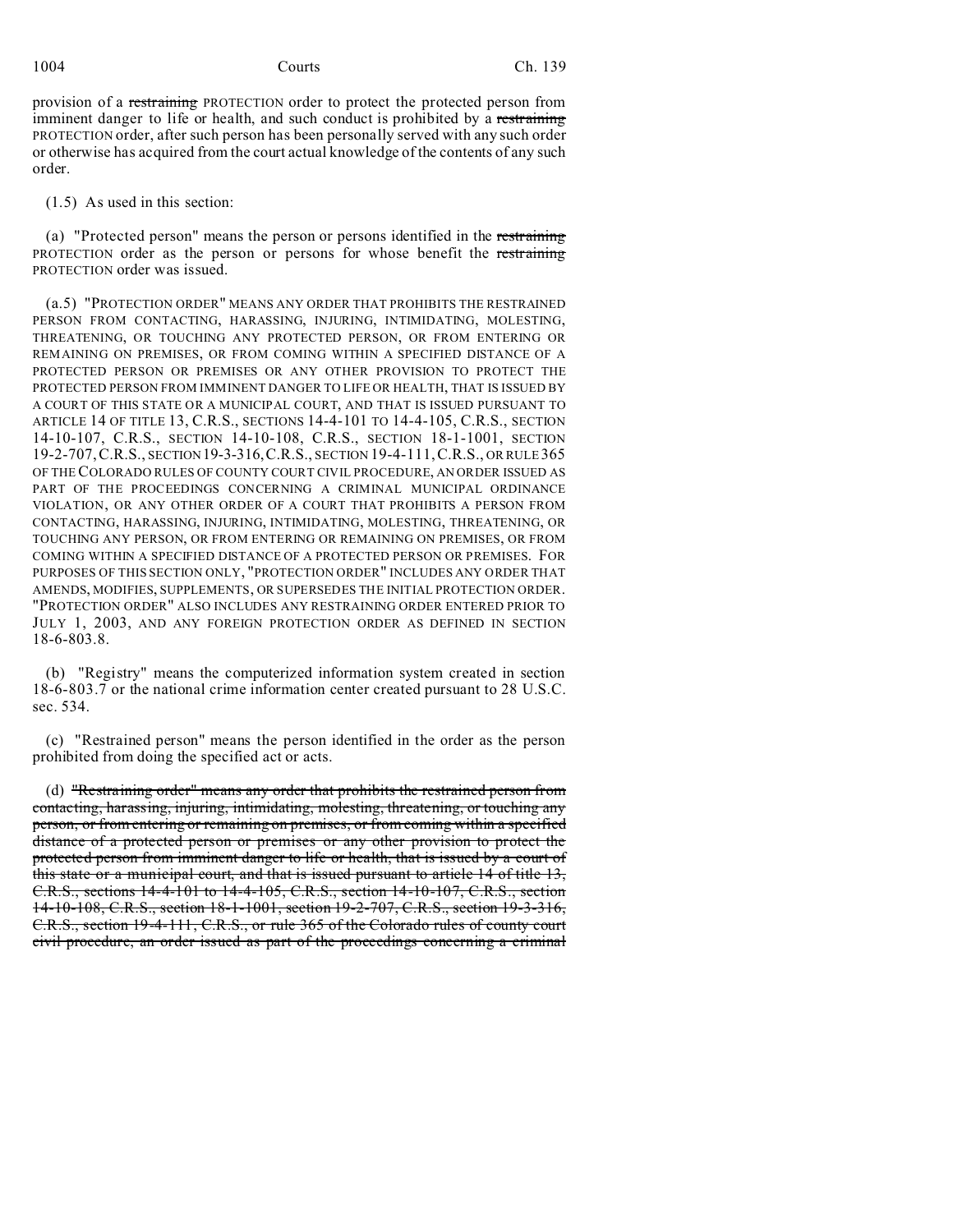municipal ordinance violation, or any other order of a court that prohibits a person from contacting, harassing, injuring, intimidating, molesting, threatening, or touching any person, or from entering or remaining on premises, or from coming within a specified distance of a protected person or premises. For purposes of this section only, "restraining order" includes any order that amends, modifies, supplements, or supersedes the initial restraining order. "Restraining order" also includes any foreign protection order as defined in section 18-6-803.8.

(2) (a) Violation of a restraining PROTECTION order is a class 2 misdemeanor; except that, if the restrained person has previously been convicted of violating this section or a former version of this section or an analogous municipal ordinance, or if the restraining PROTECTION order is issued pursuant to section 18-1-1001, the violation is a class 1 misdemeanor.

(b) (Deleted by amendment, L. 95, p. 567, § 3, effective July 1, 1995.)

(c) Nothing in this section shall preclude the ability of a municipality to enact concurrent ordinances. Any sentence imposed for a violation of this section shall run consecutively and not concurrently with any sentence imposed for any crime which gave rise to the issuing of the restraining PROTECTION order.

(3) (a) Whenever a restraining PROTECTION order is issued, the protected person shall be provided with a copy of such order. A peace officer shall use every reasonable means to enforce a restraining PROTECTION order.

(b) A peace officer shall arrest, or, if an arrest would be impractical under the circumstances, seek a warrant for the arrest of a restrained person when the peace officer has information amounting to probable cause that:

(I) The restrained person has violated or attempted to violate any provision of a restraining PROTECTION order; and

(II) The restrained person has been properly served with a copy of the restraining PROTECTION order or the restrained person has received actual notice of the existence and substance of such order.

(c) In making the probable cause determination described in paragraph (b) of this subsection (3), a peace officer shall assume that the information received from the registry is accurate. A peace officer shall enforce a valid restraining PROTECTION order whether or not there is a record of the restraining PROTECTION order in the registry.

(d) The arrest and detention of a restrained person is governed by applicable constitutional and applicable state rules of criminal procedure. The arrested person shall be removed from the scene of the arrest and shall be taken to the peace officer's station for booking, whereupon the arrested person may be held or released in accordance with the adopted bonding schedules for the jurisdiction in which the arrest is made. The law enforcement agency or any other locally designated agency shall make all reasonable efforts to contact the protected party upon the arrest of the restrained person. The prosecuting attorney shall present any available arrest affidavits and the criminal history of the restrained person to the court at the time of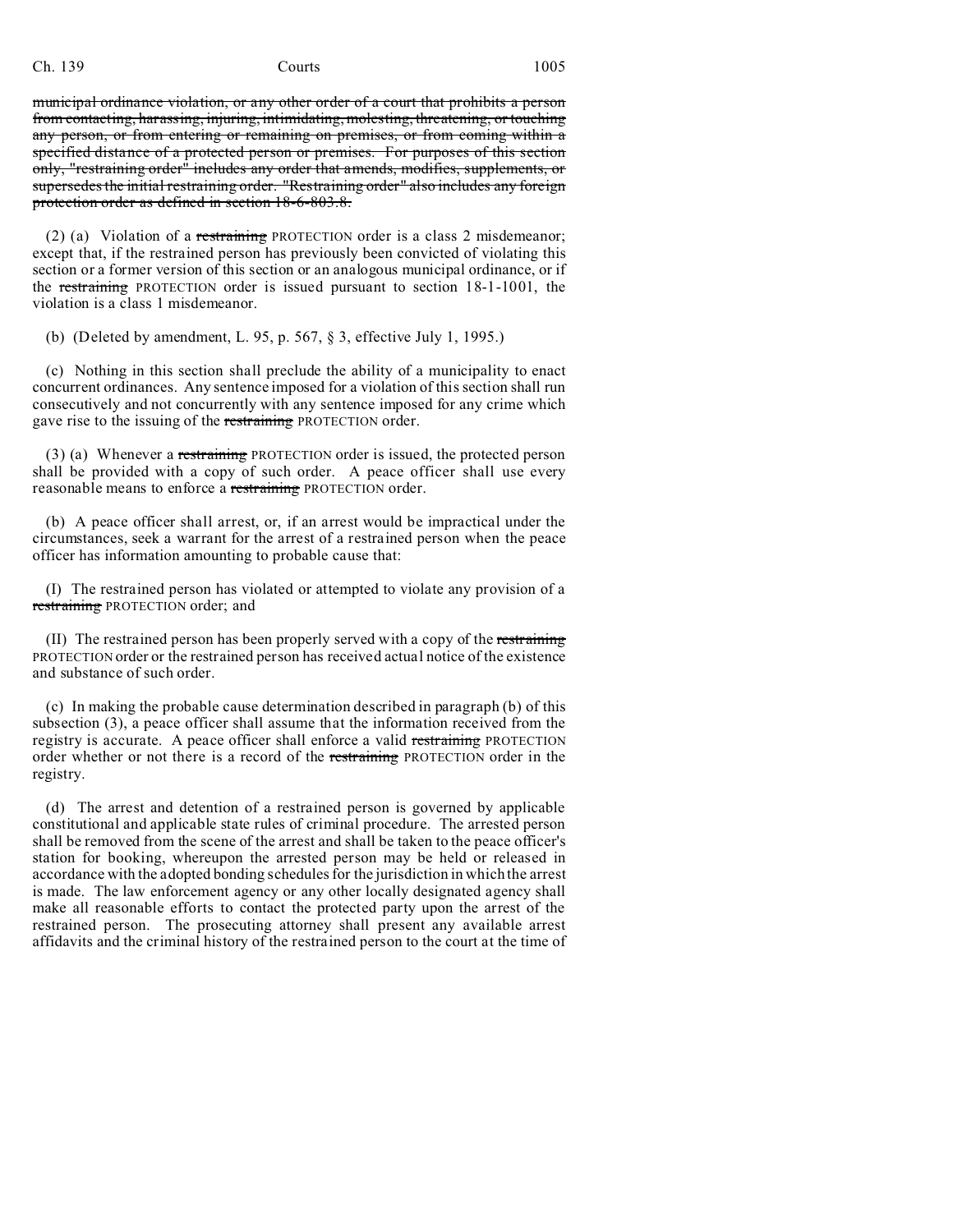the first appearance of the restrained person before the court.

(e) The arresting agency arresting the restrained person shall forward to the issuing court a copy of such agency's report, a list of witnesses to the violation, and, if applicable, a list of any charges filed or requested against the restrained person. The agency shall give a copy of the agency's report, witness list, and charging list to the protected party. The agency shall delete the address and telephone number of a witness from the list sent to the court upon request of such witness, and such address and telephone number shall not thereafter be made available to any person, except law enforcement officials and the prosecuting agency, without order of the court.

(4) If a restrained person is on bond in connection with a violation or attempted violation of a restraining PROTECTION order in this or any other state and is subsequently arrested for violating or attempting to violate a restraining PROTECTION order, the arresting agency shall notify the prosecuting attorney who shall file a motion with the court which issued the prior bond for the revocation of the bond and for the issuance of a warrant for the arrest of the restrained person if such court is satisfied that probable cause exists to believe that a violation of the restraining PROTECTION order issued by the court has occurred.

(5) A peace officer arresting a person for violating a restraining PROTECTION order or otherwise enforcing a restraining PROTECTION order shall not be held criminally or civilly liable for such arrest or enforcement unless the peace officer acts in bad faith and with malice or does not act in compliance with rules adopted by the Colorado supreme court.

(6) (a) A peace officer is authorized to use every reasonable means to protect the alleged victim or the alleged victim's children to prevent further violence. Such peace officer may transport, or obtain transportation for, the alleged victim to shelter. Upon the request of the protected person, the peace officer may also transport the minor child of the protected person, who is not an emancipated minor, to the same shelter if such shelter is willing to accept the child, whether or not there is a custody order or an order allocating parental responsibilities with respect to such child or an order for the care and control of the child and whether or not the other parent objects. A peace officer who transports a minor child over the objection of the other parent shall not be held liable for any damages that may result from interference with the custody, parental responsibilities, care, and control of or access to a minor child in complying with this subsection  $(6)$ .

(b) For purposes of this subsection (6), "shelter" means a battered women's shelter, a friend's or family member's home, or such other safe haven as may be designated by the protected person and which is within a reasonable distance from the location at which the peace officer found the victim.

(7) The restraining PROTECTION order shall contain in capital letters and bold print a notice informing the protected person that such protected person may either initiate contempt proceedings against the restrained person if the order is issued in a civil action or request the prosecuting attorney to initiate contempt proceedings if the order is issued in a criminal action.

(8) A restraining PROTECTION order issued in the state of Colorado shall contain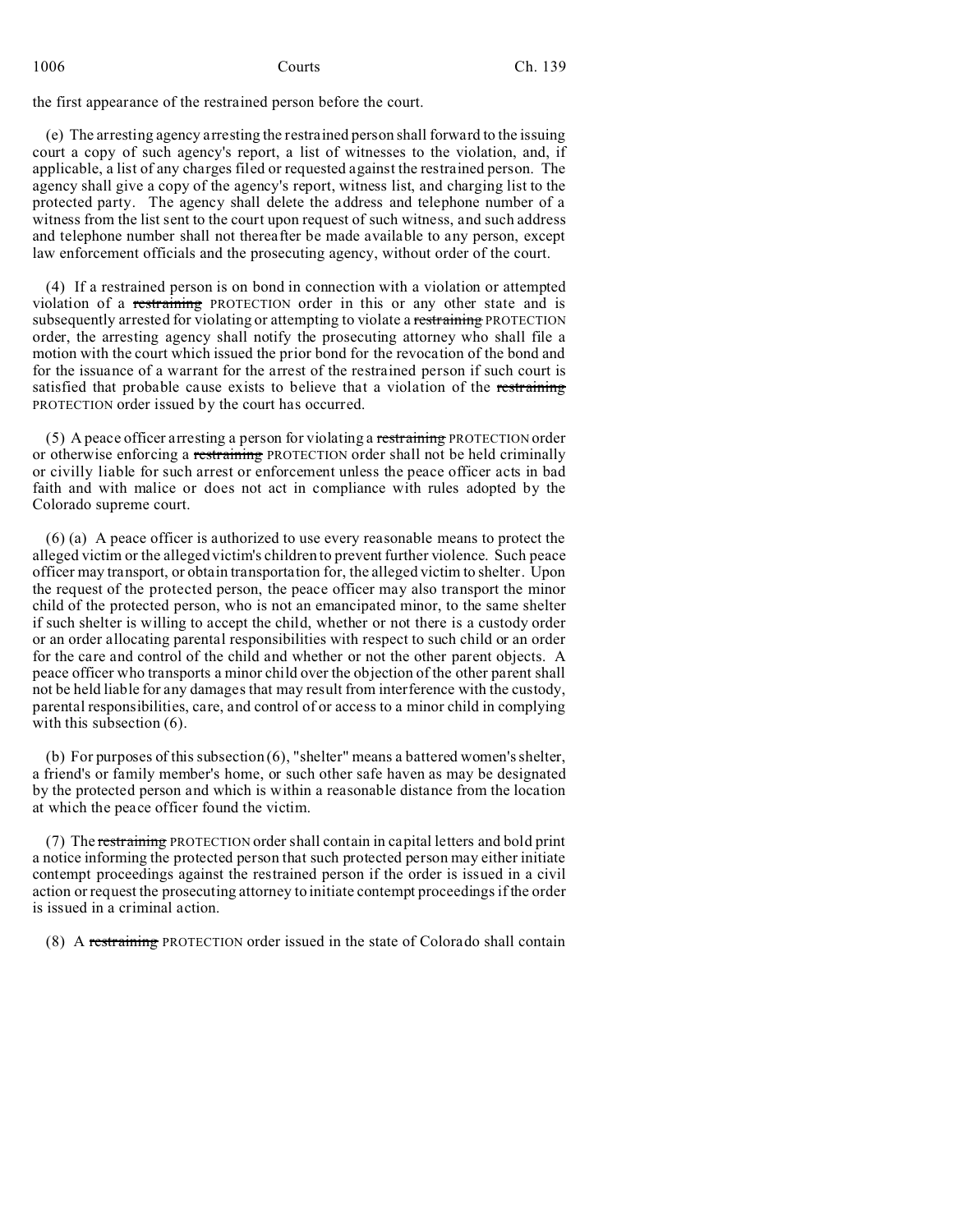## a statement that:

(a) The order or injunction shall be accorded full faith and credit and be enforced in every civil or criminal court of the United States, another state, an Indian tribe, or a United States territory pursuant to 18 U.S.C. sec. 2265;

(b) The issuing court had jurisdiction over the parties and subject matter; and

(c) The defendant was given reasonable notice and opportunity to be heard.

**SECTION 7.** 18-6-803.7, Colorado Revised Statutes, is amended to read:

**18-6-803.7. Central registry of protection orders - creation.** (1) As used in this section:

(a) "Bureau" means the Colorado bureau of investigation.

(b) "Protected person" means the person or persons identified in the restraining PROTECTION order as the person or persons for whose benefit the restraining PROTECTION order was issued.

(b.5) "PROTECTION ORDER" MEANS ANY ORDER THAT PROHIBITS THE RESTRAINED PERSON FROM CONTACTING, HARASSING, INJURING, INTIMIDATING, MOLESTING, THREATENING, OR TOUCHING ANY PROTECTED PERSON, OR FROM ENTERING OR REMAINING ON PREMISES, OR FROM COMING WITHIN A SPECIFIED DISTANCE OF A PROTECTED PERSON OR PREMISES, THAT IS ISSUED BY A COURT OF THIS STATE OR AN AUTHORIZED MUNICIPAL COURT, AND THAT IS ISSUED PURSUANT TO ARTICLE 14 OF TITLE 13, C.R.S., SECTIONS 14-4-101 TO 14-4-105, C.R.S., SECTION 14-10-107, C.R.S., SECTION 14-10-108,C.R.S., SECTION 18-1-1001, SECTION 19-2-707, C.R.S., SECTION 19-3-316, C.R.S., SECTION 19-4-111, C.R.S., OR RULE 365 OF THE COLORADO RULES OF COUNTY COURT CIVIL PROCEDURE OR AN ORDER ISSUED AS PART OF THE PROCEEDINGS CONCERNING A CRIMINAL MUNICIPAL ORDINANCE VIOLATION. "PROTECTION ORDER" ALSO INCLUDES ANY RESTRAINING ORDER ENTERED PRIOR TO JULY 1, 2003, AND ANY FOREIGN PROTECTION ORDER AS DESCRIBED IN SECTION 18-6-803.8.

(c) "Registry" means a computerized information system.

(d) "Restrained person" means the person identified in the order as the person prohibited from doing the specified act or acts.

(e) "Restraining order" means any order that prohibits the restrained person from contacting, harassing, injuring, intimidating, molesting, threatening, or touching any person, or from entering or remaining on premises, or from coming within a specified distance of a protected person or premises, that is issued by a court of this state or an authorized municipal court, and that is issued pursuant to article 14 of title 13, C.R.S., sections 14-4-101 to 14-4-105, C.R.S., section 14-10-107, C.R.S., section 14-10-108, C.R.S., section 18-1-1001, section 19-2-707, C.R.S., section 19-3-316, C.R.S., section 19-4-111, C.R.S., or rule 365 of the Colorado rules of county court civil procedure or an order issued as part of the proceedings concerning a criminal municipal ordinance violation. "Restraining order" also includes any foreign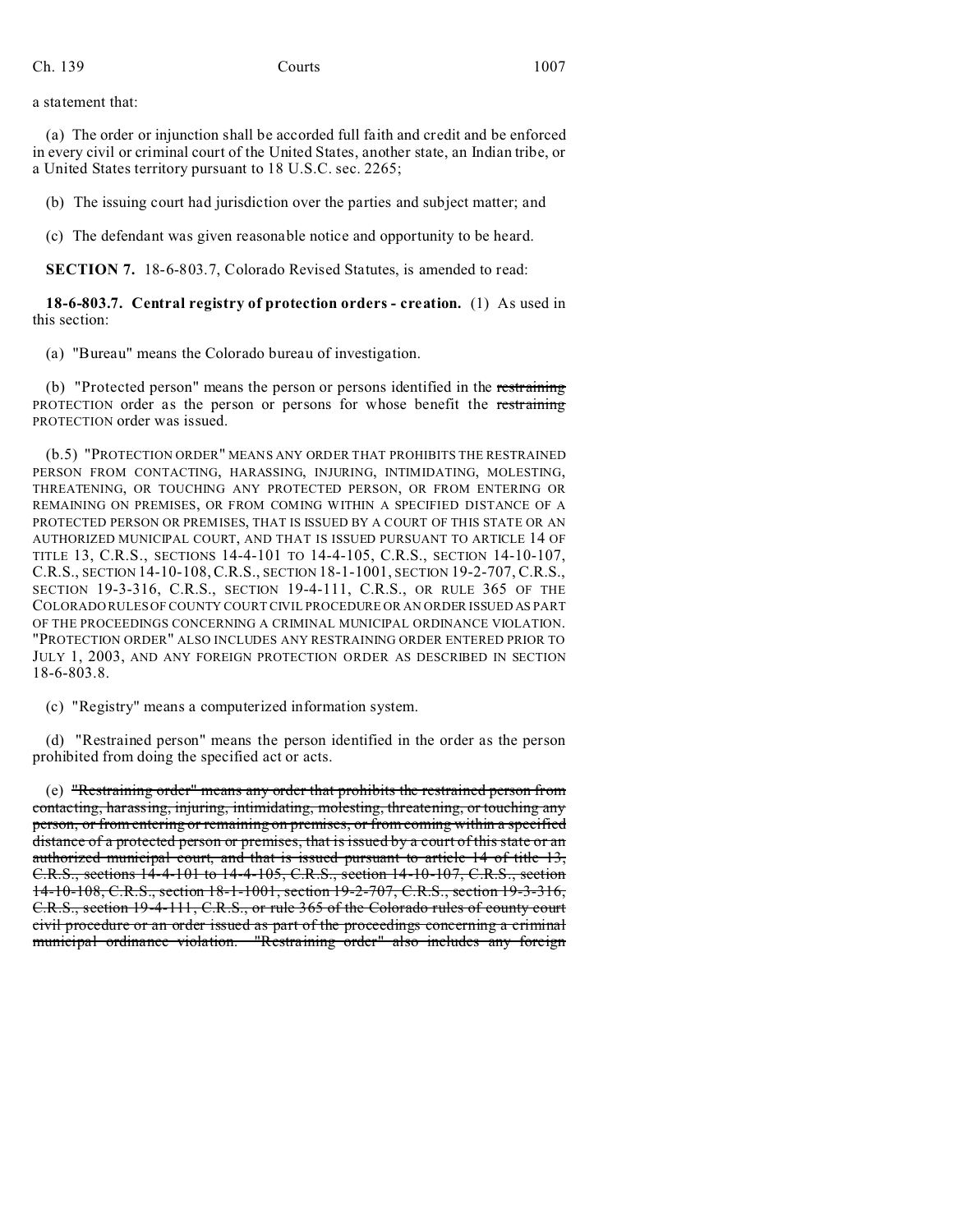protection order as described in section 18-6-803.8.

(f) "Subsequent order" means an order which amends, modifies, supplements, or supersedes a restraining PROTECTION order.

(2) (a) There is hereby created in the bureau a computerized central registry of restraining PROTECTION orders which shall be accessible to any state law enforcement agency or to any local law enforcement agency having a terminal which communicates with the bureau. The central registry computers shall communicate with computers operated by the state judicial department.

(b) Restraining PROTECTION orders and subsequent orders shall be entered into the registry by the clerk of the court issuing the restraining PROTECTION order; except that orders issued pursuant to sections 18-1-1001 and 19-2-707, C.R.S., shall be entered into the registry only at the discretion of the court or upon motion of the district attorney. The clerk of the court issuing the restraining PROTECTION order shall be responsible for updating the registry electronically in a timely manner to ensure the notice is as complete and accurate as is reasonably possible with regard to the information specified in subsection (3) of this section.

(c) The restrained person's attorney, if present at the time the restraining PROTECTION order or subsequent order is issued, shall notify the restrained person of the contents of such order if the restrained person was absent when such order was issued.

(d) Restraining PROTECTION orders and subsequent orders shall be placed in the registry not later than twenty-four hours after they have been issued; except that, if the court issuing the restraining PROTECTION order or subsequent order specifies that it be placed in the registry immediately, such order shall be placed in the registry immediately.

(e) Upon reaching the expiration date of a restraining PROTECTION order or subsequent order, if any, the bureau shall note the termination in the registry.

(f) In the event the restraining PROTECTION order or subsequent order does not have a termination date, the clerk of the issuing court shall be responsible for noting the termination of the restraining PROTECTION order or subsequent order in the registry.

(3) (a) In addition to any information, notice, or warning required by law, a restraining PROTECTION order or subsequent order entered into the registry shall contain the following information, if such information is available:

(I) The name, date of birth, sex, and physical description of the restrained person to the extent known;

(II) The date the order was issued and the effective date of the order if such date is different from the date the order was issued;

(III) The names of the protected persons and their dates of birth;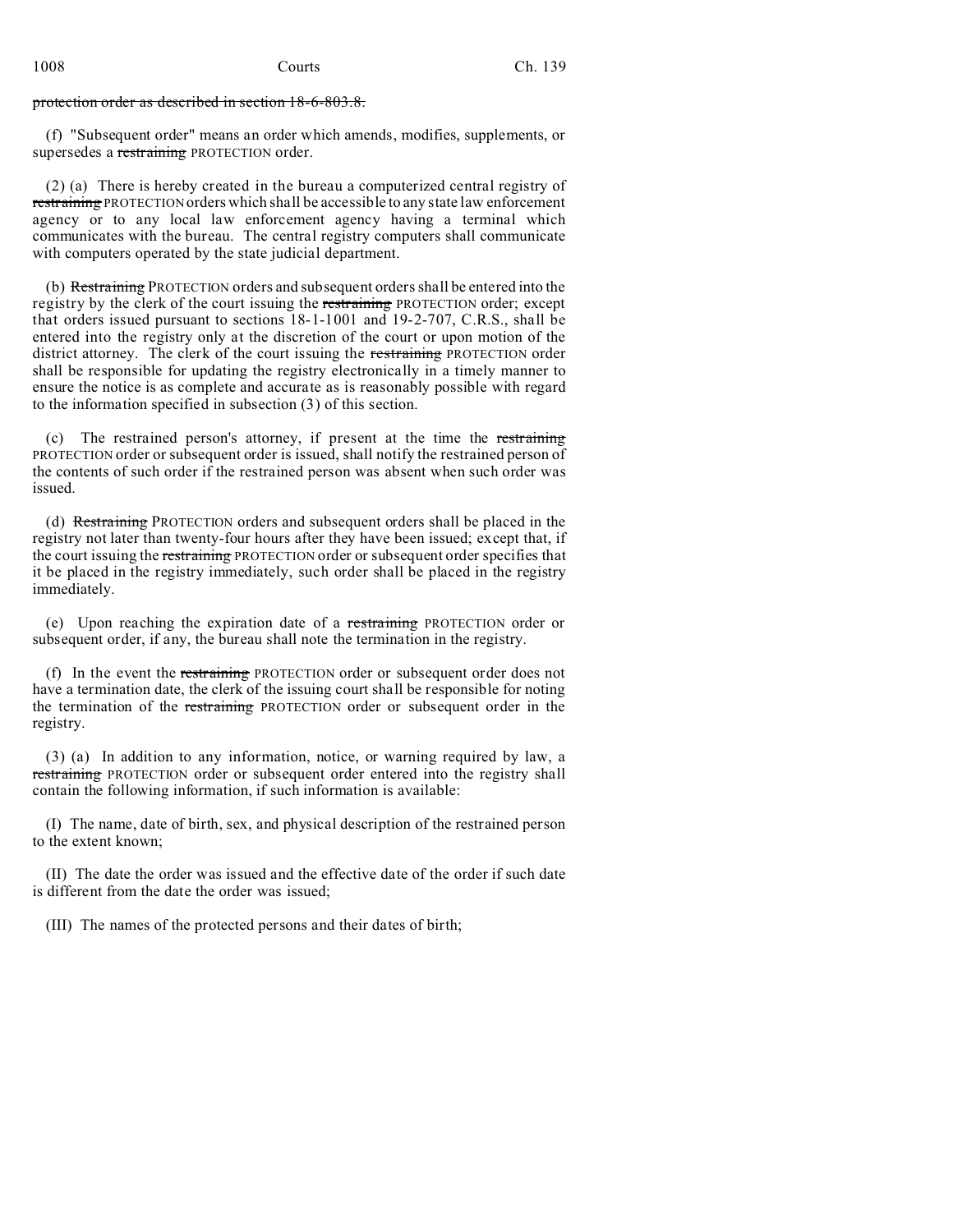Ch. 139 Courts 1009

(IV) If the restraining PROTECTION order is one prohibiting the restrained person from entering in, remaining upon, or coming within a specified distance of certain premises, the address of the premises and the distance limitation;

(V) The expiration date of the restraining PROTECTION order, if any;

(VI) Whether the restrained person has been served with the restraining PROTECTION order and, if so, the date and time of service; and

(VII) The amount of bail and any conditions of bond which the court has set in the event the restrained person has violated a restraining PROTECTION order.

(b) If available, the restraining PROTECTION order or subsequent order shall contain the fingerprint-based state identification number issued by the bureau to the restrained person.

**SECTION 8.** 18-6-803.8 (4), Colorado Revised Statutes, is amended to read:

**18-6-803.8. Foreign protection orders.** (4) **Process.** A person entitled to protection under a foreign protection order may, but shall not be required to, file such order in the district or county court by filing with such court a certified copy of such order, which shall be entered into the central registry of restraining PROTECTION orders created in section 18-6-803.7. The certified order shall be accompanied by an affidavit in which the protected person affirms to the best of his or her knowledge that the order has not been changed or modified since it was issued. There shall be no filing fee charged. It is the responsibility of the protected person to notify the court if the protection order is subsequently modified.

**SECTION 9.** The introductory portion to 8-2-109 (1), Colorado Revised Statutes, is amended to read:

**8-2-109. Rights of person charged with contempt.** (1) In all cases where a person is charged with indirect criminal contempt for violation of a restraining PROTECTION order or injunction issued by a court, the accused shall enjoy:

**SECTION 10.** 8-73-108 (4) (r) (I) (A), Colorado Revised Statutes, is amended to read:

**8-73-108. Benefit awards.** (4) **Full award.** An individual separated from a job shall be given a full award of benefits if any of the following reasons and pertinent conditions related thereto are determined by the division to have existed. The determination of whether or not the separation from employment shall result in a full award of benefits shall be the responsibility of the division. The following reasons shall be considered, along with any other factors that may be pertinent to such determination:

(r) (I) Quitting a job because of domestic abuse may be reason for a determination for a full award only if:

(A) The division has been provided a copy of a police report, criminal charges, restraining PROTECTION order, medical records, or any other corroborative evidence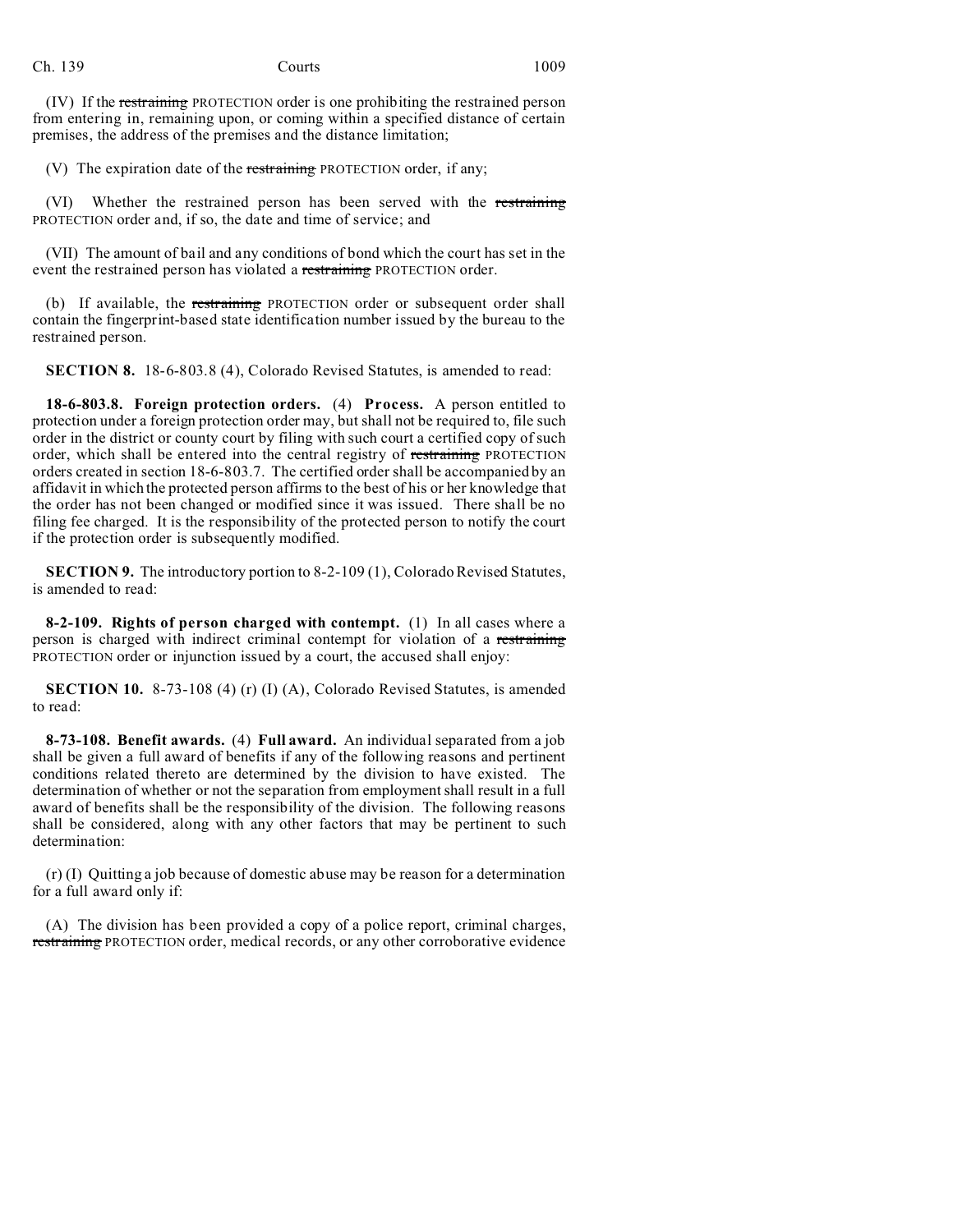documenting the domestic abuse;

**SECTION 11.** 13-40-107.5 (5) (b) (I), Colorado Revised Statutes, is amended to read:

**13-40-107.5. Termination of tenancy for substantial violation - definition legislative declaration.** (5) (b) In any action for possession under this section, it shall be a defense that:

(I) The tenant is a victim of domestic violence that has been documented by the filing of a police report or the issuance of a restraining PROTECTION order and the domestic violence is the basis for the termination notice; or

**SECTION 12.** 14-4-103 (4), Colorado Revised Statutes, is amended to read:

**14-4-103. Emergency protection orders.** (4) An emergency protection order shall expire not later than the close of judicial business on the third day of judicial business following the day of issue, unless otherwise continued by the court. The court may continue an emergency protection order only if the plaintiff has filed a complaint for a restraining PROTECTION order to prevent domestic abuse pursuant to article 14 of title 13, C.R.S., and the judge is unable to set a hearing on plaintiff's request for a temporary restraining PROTECTION order on the day the complaint was filed.

**SECTION 13.** 14-4-107 (2) (a) and (5) (f), Colorado Revised Statutes, are amended to read:

**14-4-107. Family violence justice fund - creation - grants from fund.** (2) Grants from the fund shall be used to fund qualifying organizations to provide legal advice, representation, and advocacy for and on behalf of indigent clients who are victims of family violence. Moneys from the fund may be provided for services that include, but are not limited to:

(a) The provision of direct legal representation to victims of family violence in resolving their civil legal matters and removing impediments to the elimination of family violence. Such representation may include, but need not be limited to, representation in any restraining PROTECTION order proceeding, action for dissolution of marriage, legal separation, or declaration of invalidity of marriage, paternity action, child custody action, proceeding to establish or enforce child support, administrative hearings, or any other judicial actions in which family violence is an issue or in which legal representation is necessary to protect the interests of a victim of family violence.

(5) For purposes of this section:

(f) "Restraining "PROTECTION order" has the same meaning as set forth in section 18-6-803.7 (1)  $\leftrightarrow$  (a.5), C.R.S.

**SECTION 14.** 14-10-108 (2.3), (2.5), (3), (6), and (7), Colorado Revised Statutes, are amended to read: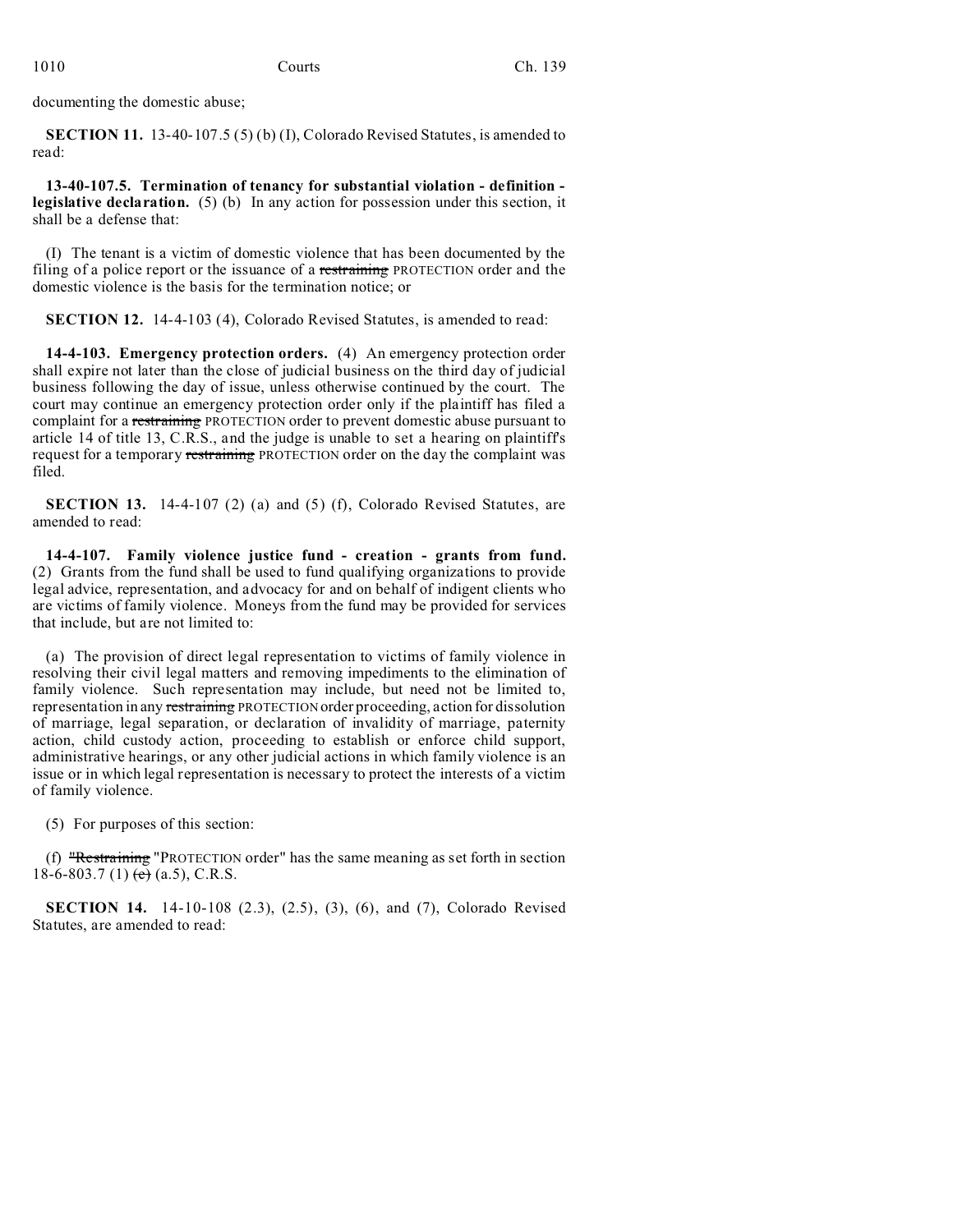**14-10-108. Temporary order or temporary injunction.** (2.3) Any restraining PROTECTION order issued pursuant to this section on or after July 1, 1999, shall be issued using the standardized set of forms developed by the state court administrator pursuant to section 13-1-136, C.R.S.

 $(2.5)$  As part of a temporary restraining PROTECTION order, the court may award interim decision-making responsibility of a child to a person entitled to bring an action for the allocation of parental responsibilities under section 14-10-123, when such award is reasonably related to preventing domestic abuse as defined in section 14-4-101 (2) or preventing the child from witnessing domestic abuse. The interim decision-making responsibility order may be modified or dissolved, based upon the best interests of the child as set forth in section 14-10-124, at a subsequent temporary or permanent orders hearing or as otherwise provided by subsection (6) of this section or as otherwise ordered by the court. The interim decision-making responsibility order may be issued without notice to the other party only if the court finds that irreparable injury would result to the moving party or the child if no order were issued until the time for responding to the motion had elapsed. The interim decision-making responsibility order shall be without prejudice to the rights of the parties or child at subsequent hearings in the proceedings. The interim decision-making responsibility order may provide for parenting time for any other party.

(3) The court may issue a temporary restraining PROTECTION order without requiring notice to the other party only if it finds, on the basis of the moving affidavit or other evidence, that irreparable injury would result to the moving party if no order were issued until the time for responding had elapsed. A copy of any temporary restraining PROTECTION order issued pursuant to this section shall be provided to the protected parties.

(6) On two days' notice to the party who obtained the temporary restraining PROTECTION order without notice or on such shorter notice to that party as the court may prescribe, the adverse party may appear and move its dissolution or modification. The motion to dissolve or modify the temporary restraining PROTECTION order granted without notice shall be set down for hearing at the earliest possible time and take precedence of all matters except older matters of the same character, and the court shall determine such motion as expeditiously as the ends of justice require.

(7) At the time a restraining PROTECTION order is requested pursuant to this section, the court shall inquire about, and the requesting party and such party's attorney shall have an independent duty to disclose, knowledge such party and such party's attorney may have concerning the existence of any prior restraining PROTECTION orders of any court addressing in whole or in part the subject matter of the requested restraining PROTECTION order.

**SECTION 15.** 14-10-115 (3) (b) (III), Colorado Revised Statutes, is amended to read:

**14-10-115. Child support - guidelines - schedule of basic child support obligations.** (3) (b) (III) Upon request of the noncustodial parent, the court may order the custodial parent to submit an annual update of financial information using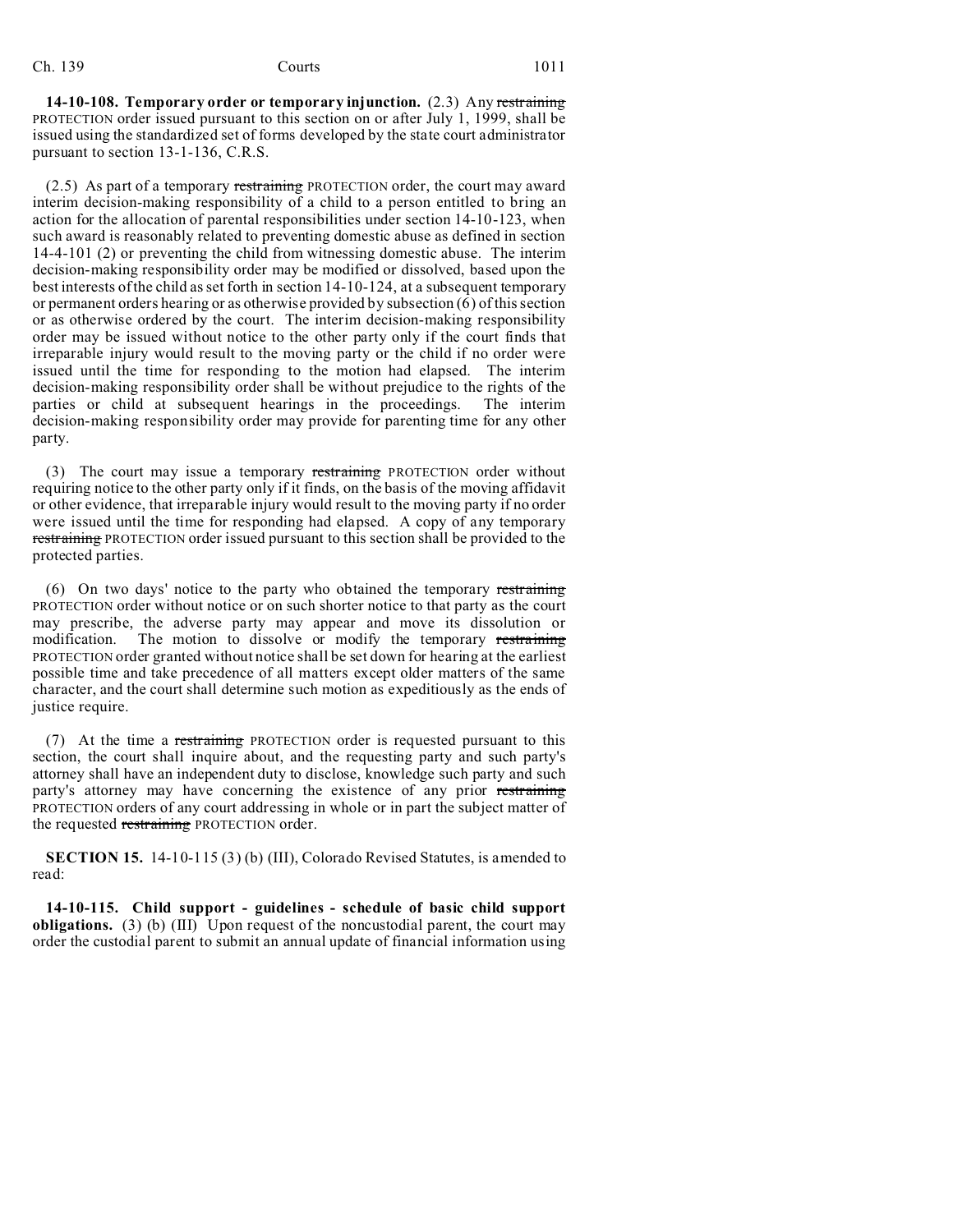the approved standardized child support guideline forms, including information on the actual expenses relating to the children of the marriage for whom support has been ordered. The court shall not order the custodial parent to update such financial information pursuant to this subparagraph (III) in circumstances where the noncustodial parent has failed to exercise parenting time rights or when child support payments are in arrears or where there is documented evidence of domestic violence, child abuse, or a violation of a restraining PROTECTION order on the part of the noncustodial parent. The court may order the noncustodial parent to pay the costs involved in preparing an update to the financial information. If the noncustodial parent claims, based upon the information in the updated form, that the custodial parent is not spending the child support for the benefit of the children, the court may refer the parties to a mediator to resolve the differences. If there are costs for such mediation, the court shall order that the party requesting the mediation pay such costs.

**SECTION 16.** 14-10-120 (6), Colorado Revised Statutes, is amended to read:

**14-10-120. Decree.** (6) Notwithstanding the entry of a final decree of dissolution of marriage or of legal separation pursuant to this section, the district court may maintain jurisdiction to enter such temporary or permanent civil restraining PROTECTION orders as may be provided by law upon request of any of the parties to the action for dissolution of marriage or legal separation, including, but not limited to, any restraining PROTECTION order requested pursuant to section 14-10-108.

**SECTION 17.** 14-10-123.7 (2), Colorado Revised Statutes, is amended to read:

**14-10-123.7. Parental education - legislative declaration.** (2) A court may order a parent whose child is under eighteen years of age to attend a program designed to provide education concerning the impact of separation and divorce on children in cases in which the parent of a minor is a named party in a dissolution of marriage proceeding, a legal separation proceeding, a proceeding concerning the allocation of parental responsibilities, parenting time proceedings, or postdecree proceedings involving the allocation of parental responsibilities or parenting time or proceedings in which the parent is the subject of a restraining PROTECTION order issued pursuant to this article.

**SECTION 18.** 14-11-101 (1) and (2), Colorado Revised Statutes, are amended to read:

**14-11-101. Foreign decrees - how handled.** (1) Upon the docketing in a court of competent jurisdiction in this state of exemplified copies of all the written pleadings and court orders, judgments, and decrees in a case of divorce, separate maintenance, or annulment, or for support of minor children or a spouse, or for a restraining PROTECTION order or other court order issued for the protection of a party or parties, or for a combination of the same entered in any court of competent jurisdiction in any other state or jurisdiction having reciprocal provisions for a like enforcement of orders, judgments, or decrees entered in the state of Colorado and upon obtaining jurisdiction by personal service of process as provided by the Colorado rules of civil procedure, said court in this state shall have jurisdiction over the subject matter and of the person in like manner as if the original suit or action had been commenced in this state, and is empowered to amend, modify, set aside, and make new orders as the court may find necessary and proper so as to do justice and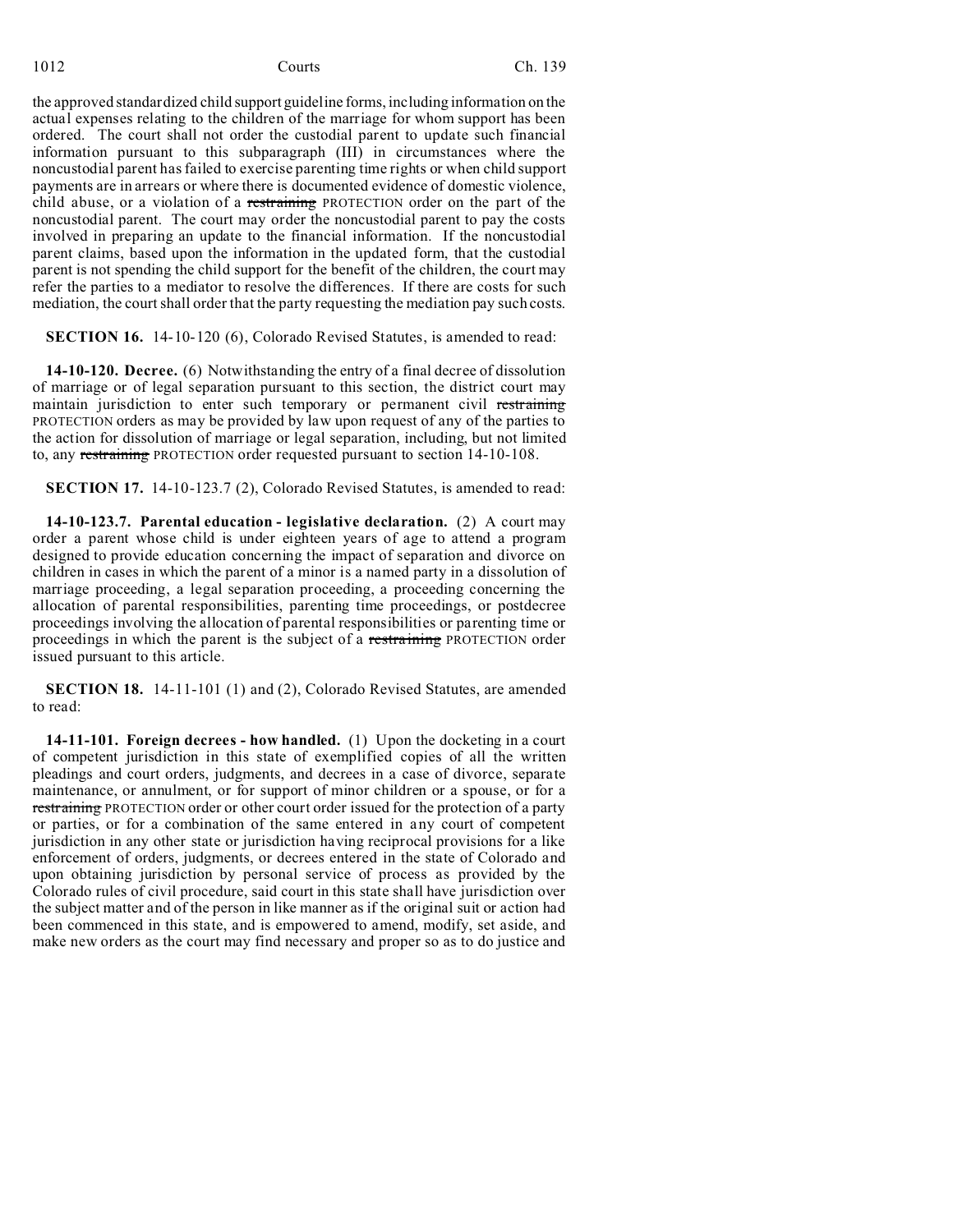### Ch. 139 Courts 1013

equity to all parties to the action according to the public policy of this state, and has the same right, power, and authority to enter orders for temporary alimony, support money, and attorneys' fees as in similar actions originating in this state.

(2) The courts of this state in cases of dissolution of marriage, legal separation, or declaration of invalidity of marriage, or for support of minor children or a spouse, or for the protection of a party or parties by means of a restraining PROTECTION order, however styled or designated, or for any combination of the same, where the action originated in this state, have the power to enforce the decrees, judgments, and orders of other states or jurisdictions made pursuant to statutes similar to this statute, or to amend the same, or to enter new orders to the same extent and in the same manner as though such decrees, judgments, and orders were entered in the courts of this state.

**SECTION 19.** 16-3-402 (2.5), Colorado Revised Statutes, is amended to read:

**16-3-402. Right to communicate with attorney and family.** (2.5) If the victim is able to demonstrate through the use of Caller I.D. or other credible evidence that the incarcerated defendant has called the victim from the jail or correctional facility in violation of the restraining PROTECTION order issued pursuant to section 18-1-1001, C.R.S., or in violation of any other valid restraining PROTECTION order or emergency protection order in effect, then the defendant shall not be entitled to further telephone calls except to such defendant's attorney, which calls shall be placed by a jail or correctional facility staff member. If the defendant was arrested for violating an order not to contact certain family members, the right to contact those family members by telephone shall be prohibited, and the jail or correctional facility staff shall place all outgoing telephone calls that the defendant wishes to make which are not identified in the restraining PROTECTION order as prohibited.

**SECTION 20.** 16-4-103 (2), Colorado Revised Statutes, is amended to read:

**16-4-103. Fixing of bail and conditions of bail bond.** (2) A condition of every bail bond, and the only condition for a breach of which a surety or security on the bail bond may be subjected to forfeiture, is that the released person appear to answer the charge against such person at a place and upon a date certain and at any place or upon any date to which the proceeding is transferred or continued. Further conditions of every bail bond shall be that the released person not commit any felony while at liberty on such bail bond and that the court in which the action is pending have the power to revoke the release of the defendant, to increase the bail bond, or to change any bail bond condition if it is shown that a competent court has found probable cause to believe that the defendant has committed a felony while released pending adjudication of a prior felony charge. A further condition of every bail bond in cases of domestic violence as defined in section 18-6-800.3 (1), C.R.S., shall be that the released person acknowledge the restraining PROTECTION order as provided in section 18-1-1001 (5), C.R.S. A further condition of every bail bond in a case of an offense under section 42-2-138 (1) (d) (I), C.R.S., of driving while such person's driver's license or privilege to drive, either as a resident or nonresident, is restrained solely or partially because of a conviction of a driving offense pursuant to section 42-4-1301 (1) or (2) (a), C.R.S., shall be that such person not drive any motor vehicle during the period of such driving restraint. In addition, the judge may impose such additional conditions upon the conduct of the defendant as will, in the judge's opinion, render it more likely that the defendant will fulfill the other bail bond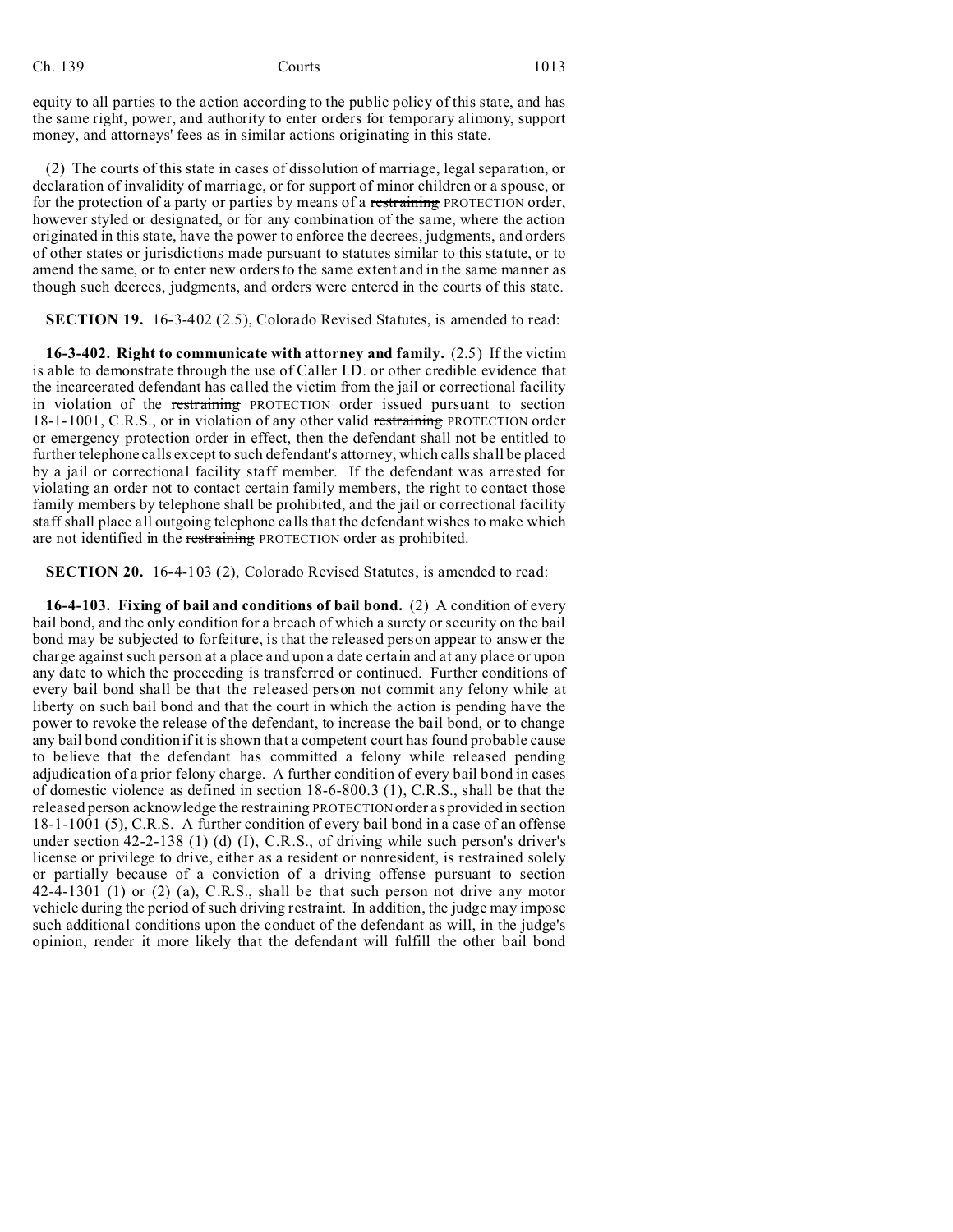conditions. These additional conditions may include submission of the defendant to the supervision of some qualified person or organization. Any defendant whose bail bond is revoked or increased under an order entered pursuant to this section and who remains in custody must be tried on the charges on which the bail bond has been increased or revoked within ninety days after such order or within six months after the defendant's arraignment on such charges, whichever date is earlier.

**SECTION 21.** 18-1.3-204 (2) (b) (III), Colorado Revised Statutes, is amended to read:

**18-1.3-204. Conditions of probation.** (2) (b) When granting probation, in addition to the consideration of the provisions set forth in paragraph (a) of this subsection (2), the court shall order as a condition of probation in cases in which the defendant was convicted of a crime, the underlying factual basis of which included an act of domestic violence, as defined in section 18-6-800.3 (1), that the defendant:

(III) Comply with the terms of any restraining PROTECTION order in effect against the defendant during the probation period;

**SECTION 22.** 18-1.3-501 (3) (b) (IV), Colorado Revised Statutes, is amended to read:

**18-1.3-501. Misdemeanors classified - penalties.** (3) (b) Misdemeanors that present an extraordinary risk of harm to society shall include the following:

(IV) Second and all subsequent violations of a restraining PROTECTION order as defined in section 18-6-803.5 (1.5) (d) (a.5); and

**SECTION 23.** 18-9-111 (5) (b), Colorado Revised Statutes, is amended to read:

**18-9-111. Harassment - stalking.** (5) Where a person commits stalking under paragraph (b) of subsection (4) of this section, the following shall apply:

(b) If, at the time of the offense, there was a temporary or permanent restraining PROTECTION order, injunction, or condition of bond, probation, or parole or any other court order in effect against such person prohibiting the behavior described in paragraph (b) of subsection (4) of this section, such person commits a class 4 felony. In addition, when a violation under subsection (4) of this section is committed in connection with a violation of a court order, including but not limited to any restraining PROTECTION order or any order that sets forth the conditions of a bond, any sentence imposed for such violation pursuant to this subsection (5) shall run consecutively and not concurrently with any sentence imposed pursuant to section 18-6-803.5 and with any sentence imposed in a contempt proceeding for violation of the court order. Nothing in this paragraph (b) shall be construed to alter or diminish the inherent authority of the court to enforce its orders through civil or criminal contempt proceedings; however, before a criminal contempt proceeding is heard before the court, notice of the proceedings shall be provided to the district attorney for the district of the court where the proceedings are to be heard and the district attorney for the district of the court where the alleged act of criminal contempt occurred. The district attorney for either district shall be allowed to appear and argue for the imposition of contempt sanctions.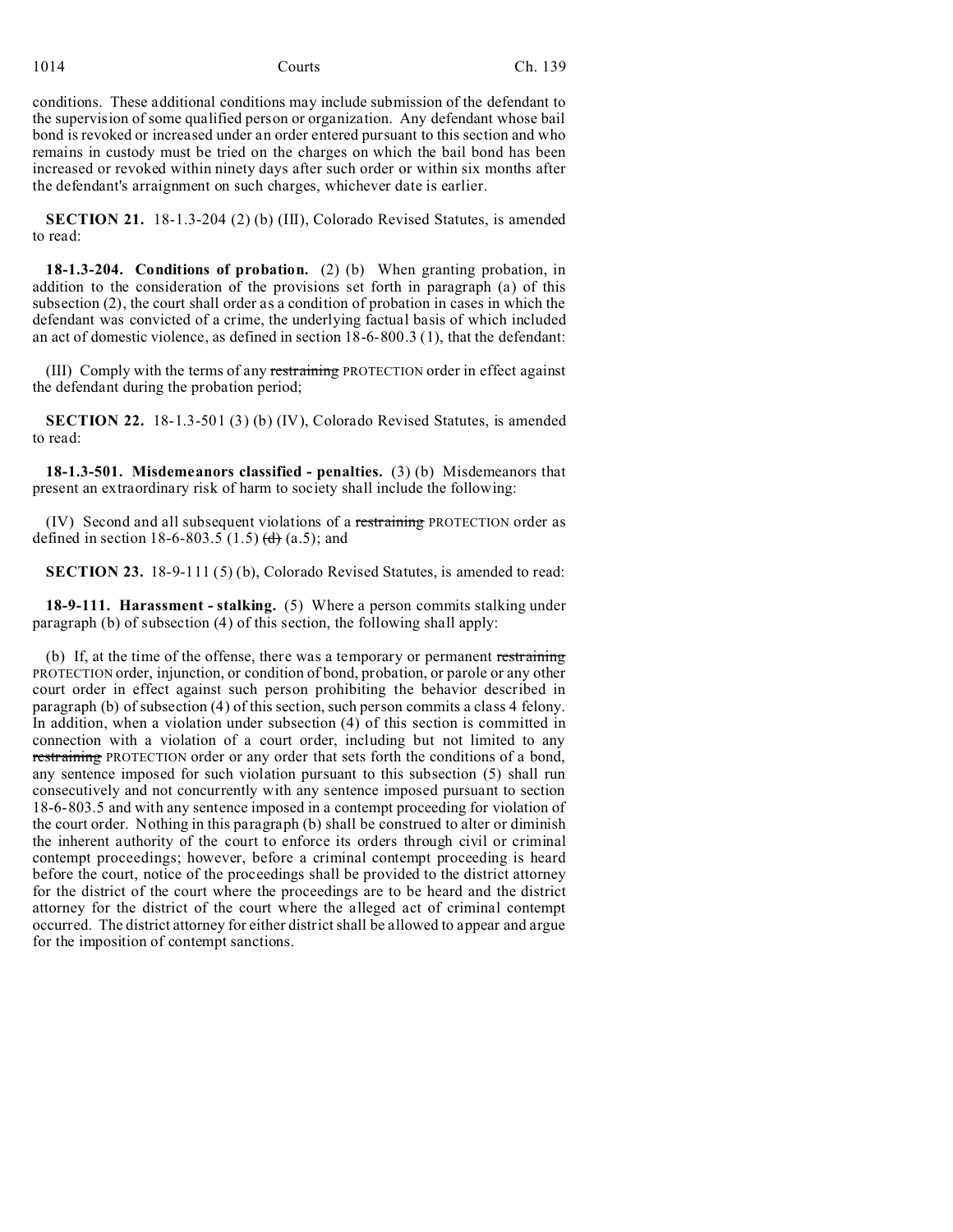**SECTION 24.** 19-2-707 (1), (2), and (3), Colorado Revised Statutes, are amended to read:

**19-2-707. Mandatory protection order.** (1) (a) There is hereby created a mandatory restraining PROTECTION order against any juvenile charged with the commission of a delinquent act and the juvenile's parents or legal guardian, which order shall remain in effect from the time that the juvenile is advised of such juvenile's rights and informed of such order at such juvenile's first appearance before the court until final disposition of the action or, in the case of an appeal, until disposition of the appeal. Such order shall restrain the juvenile and the juvenile's parents or legal guardian from harassing, molesting, intimidating, retaliating against, or tampering with any witness to or victim of the delinquent act charged.

(b) Repealed.

(c) The restraining PROTECTION order issued pursuant to this section shall be on a standardized form prescribed by the judicial department, and a copy shall be provided to the protected parties.

(2) At the time of the juvenile's first appearance before the court, the court shall inform the juvenile and the juvenile's parents or legal guardian of the restraining PROTECTION order effective pursuant to this section and shall also inform the juvenile and the juvenile's parents or legal guardian that a violation of such order is punishable as contempt of court.

(3) Nothing in this section shall preclude the juvenile or the juvenile's parents or legal guardian from applying to the court at any time for modification or dismissal of the restraining PROTECTION order issued pursuant to this section or the district attorney from applying to the court at any time for additional provisions under the restraining PROTECTION order, modification of the order, or dismissal of the order. The trial court shall retain jurisdiction to enforce, modify, or dismiss the restraining PROTECTION order during the pendency of any appeal that may be brought.

**SECTION 25.** 19-3-316 (1) (a) and (5), Colorado Revised Statutes, are amended to read:

**19-3-316. Protection orders and emergency protection orders.** (1) (a) The juvenile court and the district court shall have the authority to issue restraining PROTECTION orders to prevent an unlawful sexual offense, as defined in section 18-3-411 (1), C.R.S., when requested by the local law enforcement agency, the county department, or a responsible person who asserts, in a verified petition supported by affidavit, that there are reasonable grounds to believe that a child is in danger in the reasonably foreseeable future of being the victim of an unlawful sexual offense, based upon an allegation of a recent actual unlawful sexual offense or threat of the same. Any restraining PROTECTION order issued pursuant to this section shall be on a standardized form prescribed by the judicial department and a copy shall be provided to the protected person.

(5) At the time a restraining PROTECTION order or an emergency protection order is requested, the court shall inquire about, and the requesting party and such party's attorney shall have an independent duty to disclose, knowledge such party and such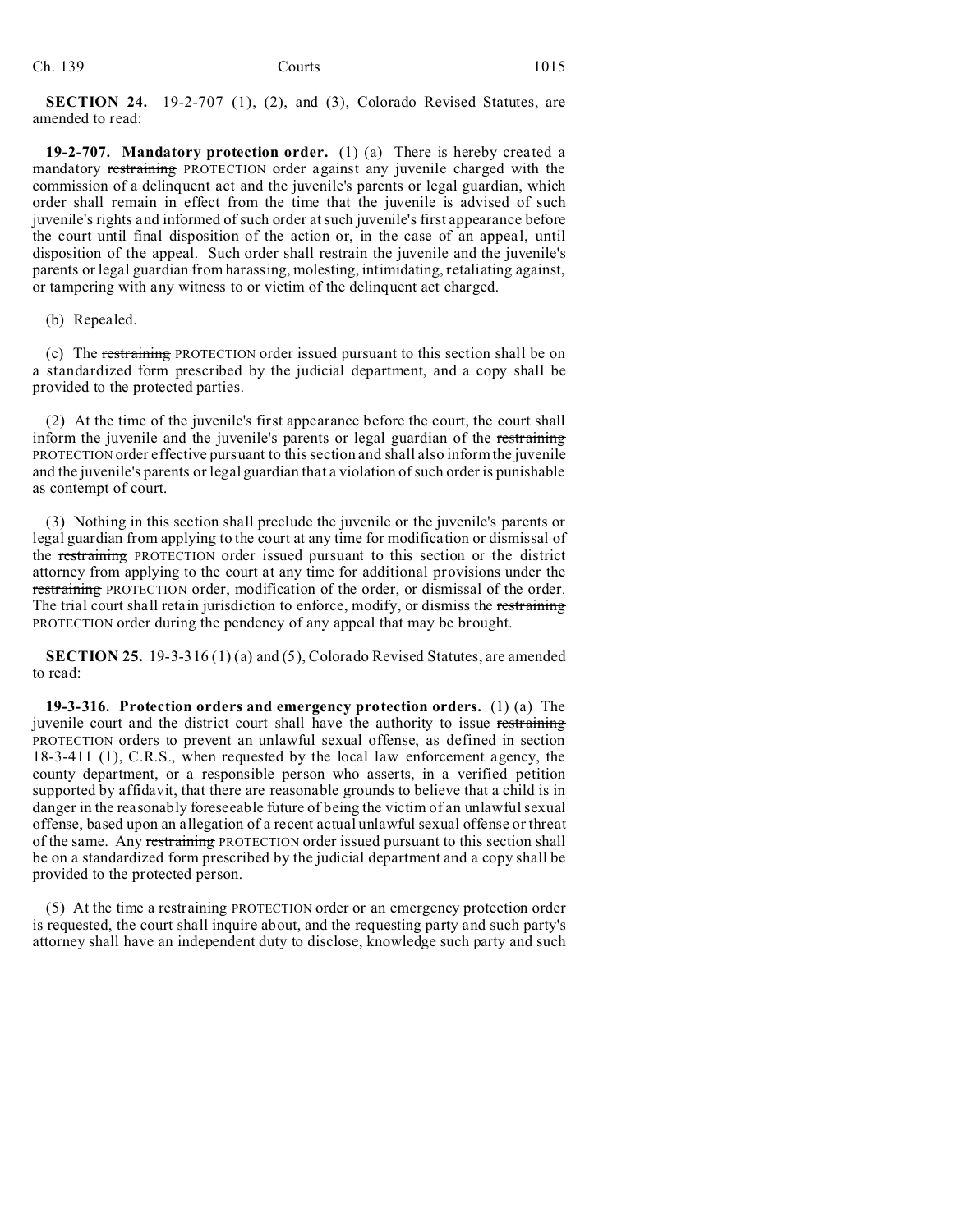party's attorney may have concerning the existence of any prior restraining PROTECTION orders or emergency protection orders of any court addressing in whole or in part the subject matter of the requested restraining PROTECTION order or emergency protection order.

**SECTION 26.** 19-4-111 (4) and (5), Colorado Revised Statutes, are amended to read:

**19-4-111. Pretrial proceedings.** (4) Upon the filing of a petition under this article, any party may seek the issuance of a temporary restraining PROTECTION order or injunction under the criteria set forth in section 14-10-108, C.R.S. Any party may further seek temporary orders as to the allocation of parental responsibilities, including allocation of decision-making responsibility and parenting time, and support once an order determining the existence of the parent and child relationship has been entered by the court. The filing of a motion for temporary orders shall not prevent a party or public agency from seeking other relief as may be provided by this article. Issues of temporary orders concerning the allocation of parental responsibilities, including decision-making responsibility and parenting time, and issues of support shall be determined in accordance with the criteria set forth in the "Uniform Dissolution of Marriage Act", article 10 of title 14, C.R.S. Any temporary restraining PROTECTION order issued pursuant to this subsection (4) shall be on a standardized form prescribed by the judicial department, and a copy shall be provided to the protected person.

(5) At the time a restraining PROTECTION order is requested pursuant to this section, the court shall inquire about, and the requesting party and such party's attorney shall have an independent duty to disclose, knowledge such party and such party's attorney may have concerning the existence of any prior restraining PROTECTION orders of any court addressing in whole or in part the subject matter of the requested restraining PROTECTION order.

**SECTION 27.** 19-5-102.5 (2), Colorado Revised Statutes, is amended to read:

**19-5-102.5. Relinquishment hearings - court docket priority.** (2) Notwithstanding the provisions of subsection (1) of this section, nothing in this section shall affect the priority of a hearing concerning the issuance of a temporary restraining PROTECTION order pursuant to section 13-14-102, C.R.S., section 14-4-103, C.R.S., or section 14-10-108, C.R.S.

**SECTION 28.** 19-5-202.5 (2), Colorado Revised Statutes, is amended to read:

**19-5-202.5. Adoption hearings - termination appeals - court docket priority - exceptions.** (2) Notwithstanding the provisions of subsection (1) of this section, nothing in this section shall affect the priority of a hearing concerning the issuance of a temporary restraining PROTECTION order pursuant to section 13-14-102, C.R.S., section 14-4-103, C.R.S., or section 14-10-108, C.R.S.

**SECTION 29.** 19-5-207 (2.5) (a), Colorado Revised Statutes, is amended to read:

**19-5-207. Written consent and home study report for public adoptions.** (2.5) (a) In all petitions for adoption, whether by the court, the county department of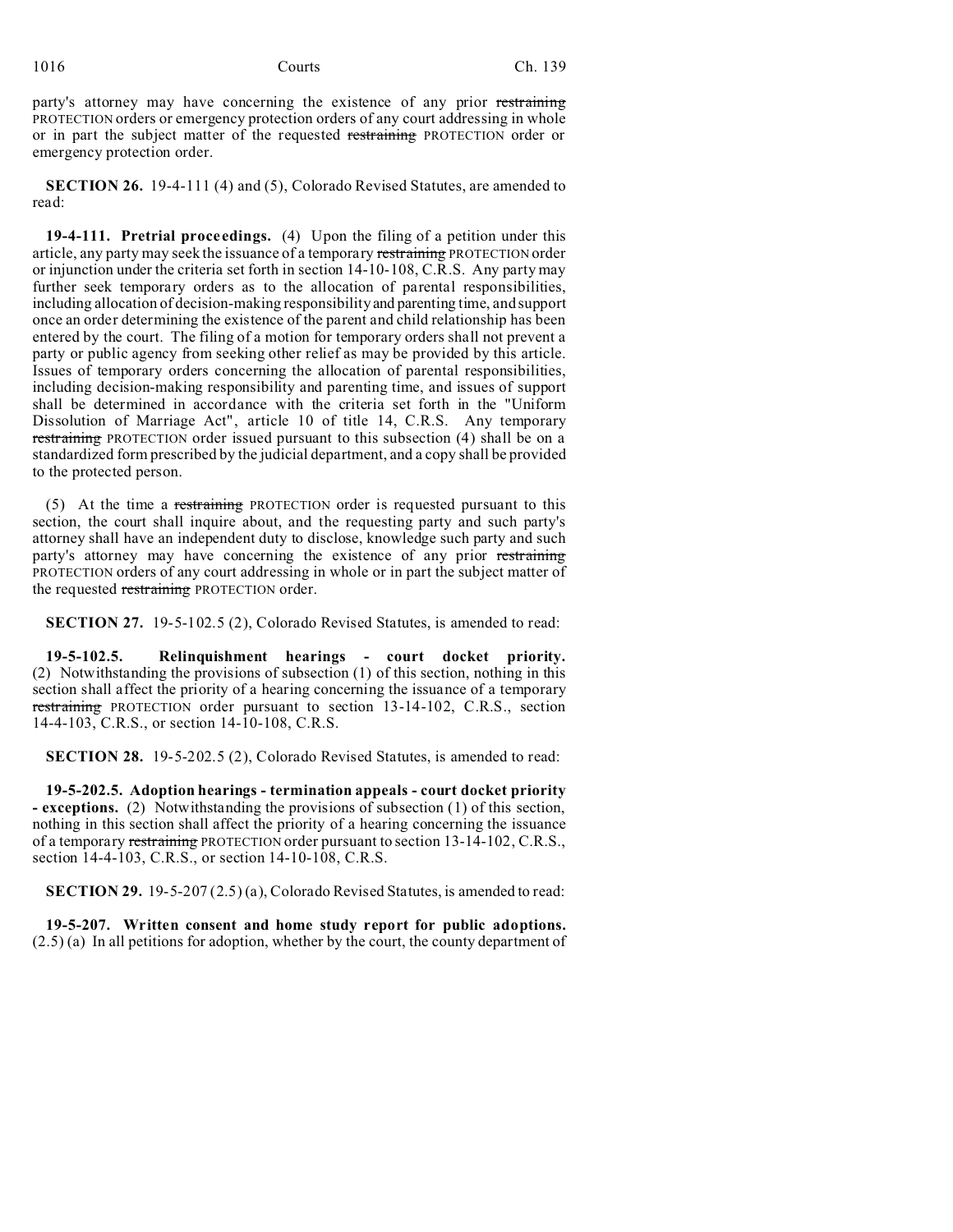social services, or child placement agencies, in addition to the written home study report described in subsection (2) of this section, the court shall require the county department of social services, the designated qualified individual, or the child placement agency to conduct a criminal records check for any prospective adoptive parent and to report to the court any case in which a record check reveals that the prospective adoptive parent was convicted at any time of a felony or misdemeanor in one of the following areas: Child abuse or neglect; spousal abuse; any crime against a child; any crime, the underlying factual basis of which has been found by the court on the record to include an act of domestic violence, as defined in section 18-6-800.3, C.R.S.; violation of a restraining PROTECTION order, as described in section 18-6-803.5, C.R.S.; any crime involving violence, rape, sexual assault, or homicide; or any felony physical assault or battery conviction or felony drug-related conviction within, at a minimum, the past five years. No person convicted of a felony offense specified in this subsection (2.5) shall be allowed to adopt a child. In addition to the criminal records check, the county department of social services, the individual, or the child placement agency conducting the investigation shall access the state central registry of child protection to determine whether the prospective adoptive parent or parents are the subject of a report of known or suspected child abuse. Pursuant to section  $19-1-307$  (2) (k.5), information shall be made available if a person's name is on the central registry of child protection or has been designated as "status pending" pursuant to section 19-3-313.

**SECTION 30.** 24-34-402.7 (1) (a) (I), Colorado Revised Statutes, is amended to read:

**24-34-402.7. Unlawful action against employees seeking protection.** (1) (a) Employers shall permit an employee to request or take up to three working days of leave from work in any twelve-month period, with or without pay, if the employee is the victim of domestic abuse, as that term is defined in section 13-14-101 (2), C.R.S., the victim of stalking, as that crime is defined in section 18-9-111 (4), C.R.S., the victim of sexual assault, as that crime is defined in section 18-3-402, C.R.S., or the victim of any other crime, the underlying factual basis of which has been found by a court on the record to include an act of domestic violence, as that term is defined in section 18-6-800.3 (1), C.R.S. This section shall only apply if such employee is using the leave from work to protect himself or herself by:

(I) Seeking a civil restraining PROTECTION order to prevent domestic abuse pursuant to section 13-14-102, C.R.S.;

**SECTION 31.** 26-6-108 (2) (a.5), Colorado Revised Statutes, is amended to read:

**26-6-108. Denial of original license - suspension - revocation - probation refusal to renew license - fines.** (2) The department may deny, suspend, revoke, or make probationary the license of any facility regulated and licensed under this part 1 or assess a fine against the licensee pursuant to section 26-6-114 should the licensee, an affiliate of the licensee, a person employed by the licensee, or a person who resides with the licensee at the facility:

(a.5) Be convicted of third degree assault, as described in section 18-3-204, C.R.S., any misdemeanor, the underlying factual basis of which has been found by the court on the record to include an act of domestic violence, as defined in section